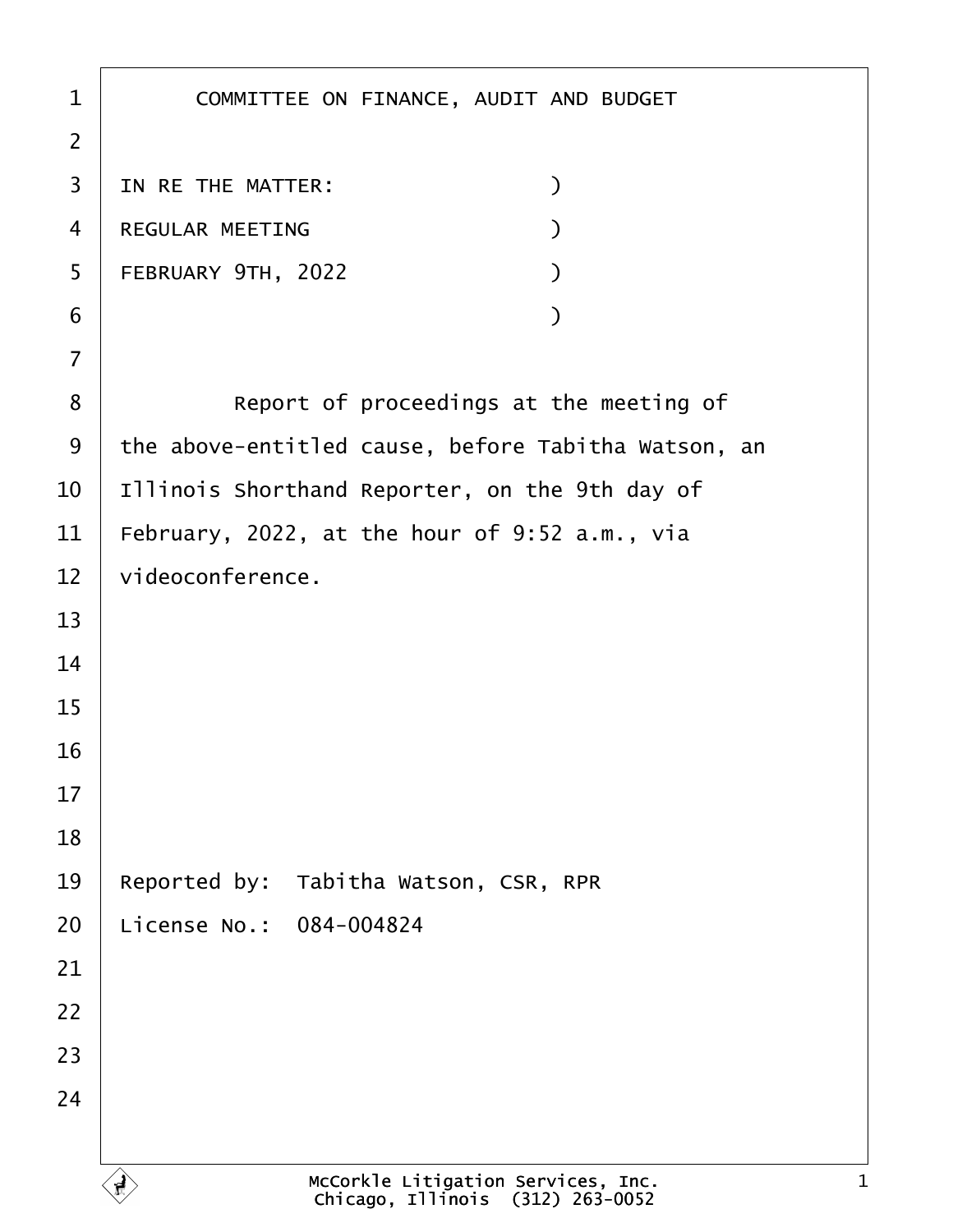| $\mathbf{1}$            | BOARD MEMBERS PRESENT:                                                                   |
|-------------------------|------------------------------------------------------------------------------------------|
| $\overline{2}$          | ALEJANDRO SILVA, Chairperson                                                             |
| $\overline{\mathbf{3}}$ | LESTER BARCLAY                                                                           |
| $\overline{4}$          | <b>BERNARD JAKES</b>                                                                     |
| 5                       | <b>KEVIN IRVINE</b>                                                                      |
| 6                       | <b>JOHNNY MILLER</b>                                                                     |
| $\overline{7}$          | ROSA ORTIZ                                                                               |
| 8                       |                                                                                          |
| 9                       |                                                                                          |
| 10                      | STAFF PRESENT:                                                                           |
| 11                      | DORVAL R. CARTER, JR., President                                                         |
| 12                      | GREGORY LONGHINI, Secretary                                                              |
| 13                      | <b>JEREMY FINE</b>                                                                       |
| 14                      | <b>JUAN PABLO PRIETO</b>                                                                 |
| 15                      |                                                                                          |
| 16                      |                                                                                          |
| 17                      |                                                                                          |
| 18                      |                                                                                          |
| 19                      |                                                                                          |
| 20                      |                                                                                          |
| 21                      |                                                                                          |
| 22                      |                                                                                          |
| 23                      |                                                                                          |
| 24                      |                                                                                          |
|                         |                                                                                          |
|                         | McCorkle Litigation Services, Inc.<br>Chicago, Illinois (312) 263-0052<br>$\overline{2}$ |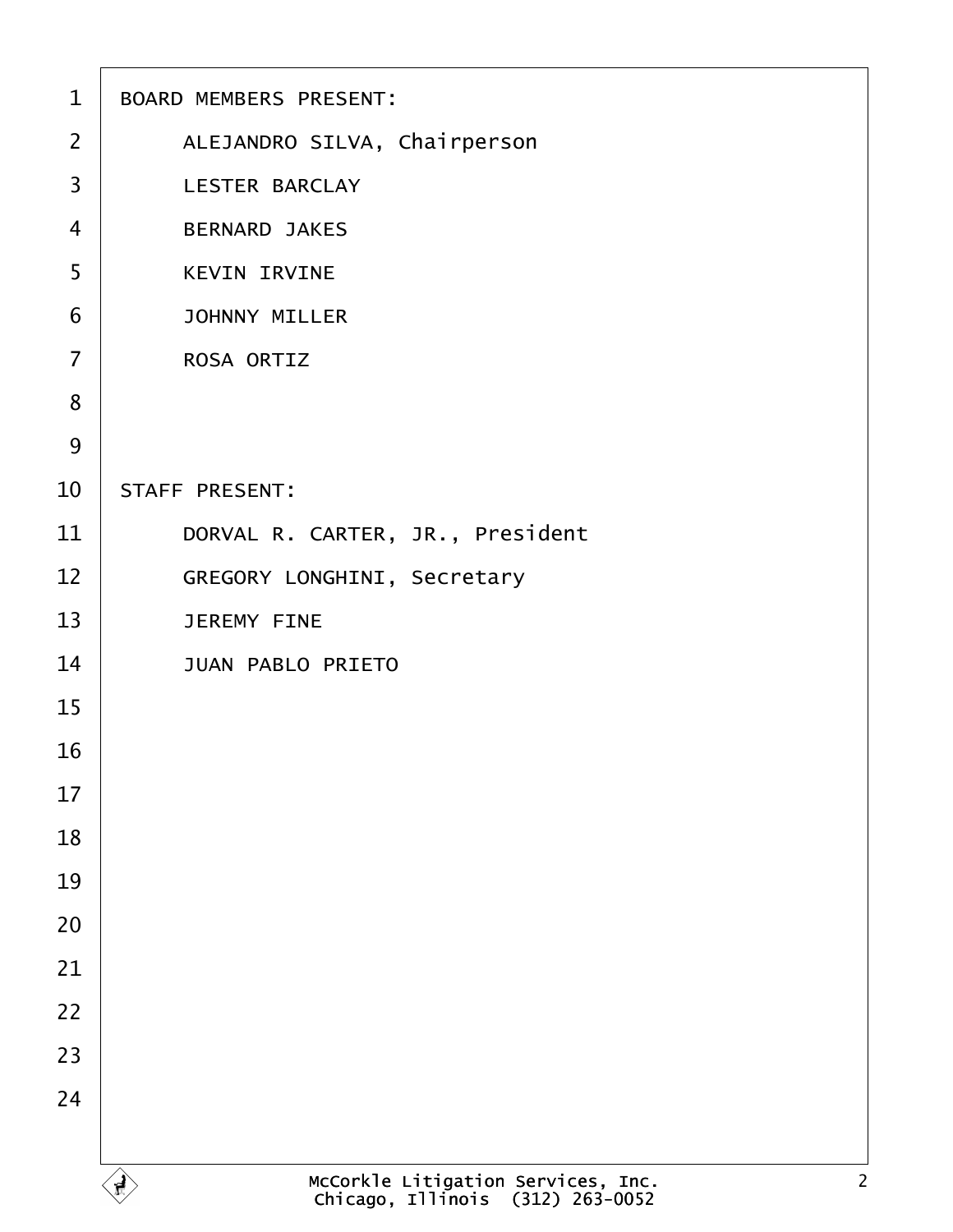<span id="page-2-0"></span>

| $\mathbf{1}$   | (whereupon, the following                          |
|----------------|----------------------------------------------------|
| $\overline{2}$ | proceedings were had via                           |
| 3              | videoconference.)                                  |
| $\overline{4}$ | CHAIRPERSON SILVA: Good morning. I would like      |
| 5              | to call to order the February 9th, 2022 meeting of |
| 6              | the Committee of Finance, Audit and Budget. Will   |
| $\overline{7}$ | the secretary call the roll?                       |
| 8              | SECRETARY LONGHINI: Yes.                           |
| 9              | Director Ortiz.                                    |
| 10             | DIRECTOR ORTIZ: Here.                              |
| 11             | SECRETARY LONGHINI: Director Miller.               |
| 12             | DIRECTOR MILLER: Here.                             |
| 13             | SECRETARY LONGHINI: Irvine.                        |
| 14             | DIRECTOR IRVINE: Here.                             |
| 15             | SECRETARY LONGHINI: Director Jakes.                |
| 16             | DIRECTOR JAKES: Here.                              |
| 17             | SECRETARY LONGHINI: Director Barclay.              |
| 18             | DIRECTOR BARCLAY: Here.                            |
| 19             | SECRETARY LONGHINI: Chairman Silva.                |
| 20             | CHAIRPERSON SILVA: Here.                           |
| 21             | SECRETARY LONGHINI: We have all six members of     |
| 22             | the Committee present, sir, for a quorum. You may  |
| 23             | proceed.                                           |
| 24             | CHAIRPERSON SILVA: Our first order of business     |
|                |                                                    |

Ē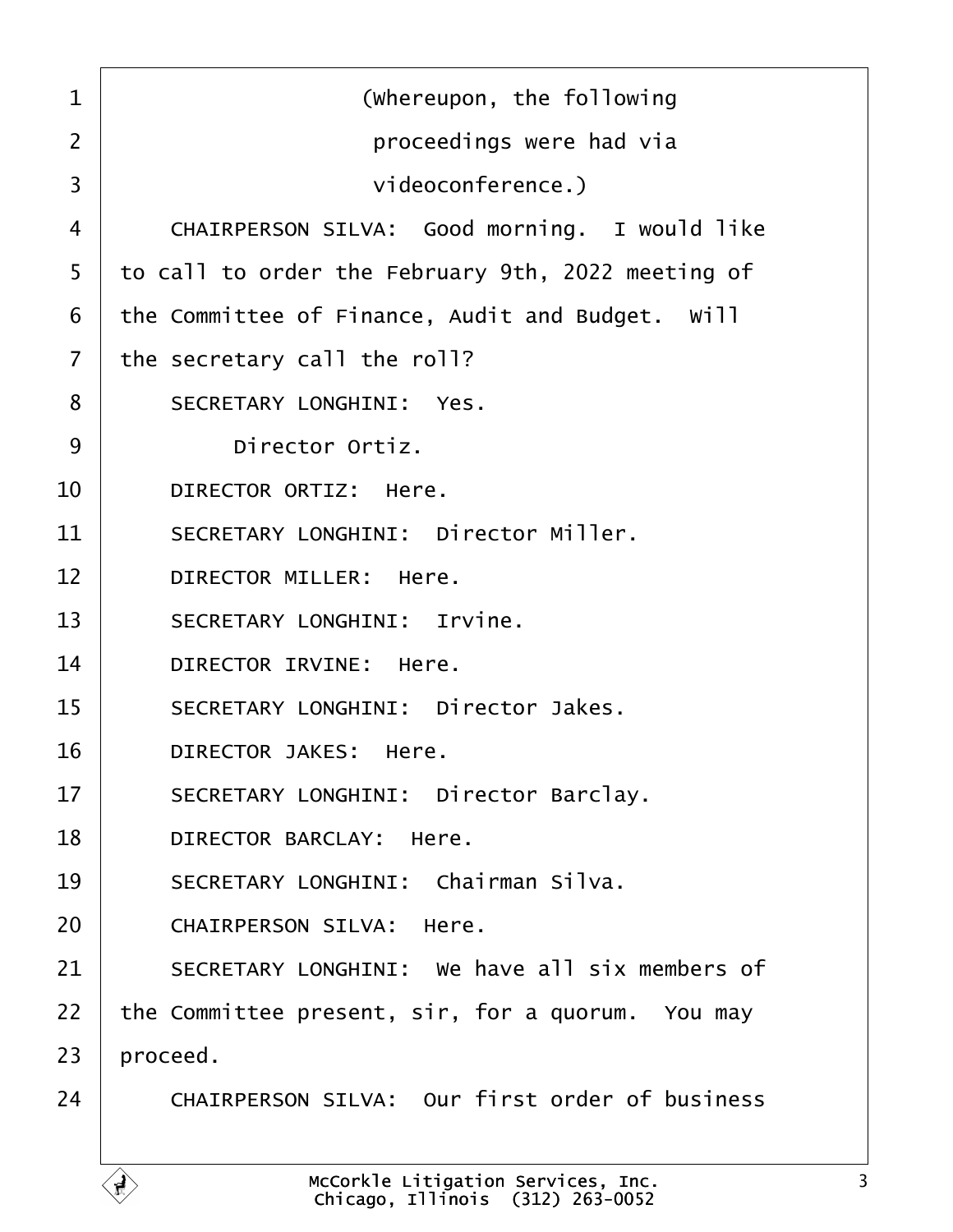<span id="page-3-0"></span>

| $\mathbf{1}$   | is the approval of the Committee minutes of January                    |
|----------------|------------------------------------------------------------------------|
| $\overline{2}$ | 12th, 2022. May I have a motion to approve?                            |
| 3              | DIRECTOR MILLER: So moved.                                             |
| 4              | DIRECTOR ORTIZ: Second.                                                |
| 5              | SECRETARY LONGHINI: Moved and seconded.                                |
| 6              | Director Ortiz for the vote.                                           |
| $\overline{7}$ | DIRECTOR ORTIZ: Yes.                                                   |
| 8              | SECRETARY LONGHINI: Director Miller.                                   |
| 9              | DIRECTOR MILLER: Yes.                                                  |
| 10             | SECRETARY LONGHINI: Director Irvine.                                   |
| 11             | DIRECTOR IRVINE: Yes.                                                  |
| 12             | SECRETARY LONGHINI: Director Jakes.                                    |
| 13             | DIRECTOR JAKES: Yes.                                                   |
| 14             | SECRETARY LONGHINI: Director Barclay.                                  |
| 15             | DIRECTOR BARCLAY: Yes.                                                 |
| 16             | SECRETARY LONGHINI: Director Silva.                                    |
| 17             | CHAIRPERSON SILVA: Yes.                                                |
| 18             | SECRETARY LONGHINI: Minutes are approved with                          |
| 19             | six yes votes, sir. Proceed to 3.                                      |
| 20             | CHAIRPERSON SILVA: Our next order of business                          |
| 21             | is the finance report. Jeremy Fine.                                    |
| 22             | Good morning, Jeremy.                                                  |
| 23             | JEREMY FINE: Good morning. I'm Jeremy Fine,                            |
| 24             | your Chief Financial Officer, and today I'll walk                      |
|                |                                                                        |
|                | McCorkle Litigation Services, Inc.<br>Chicago, Illinois (312) 263-0052 |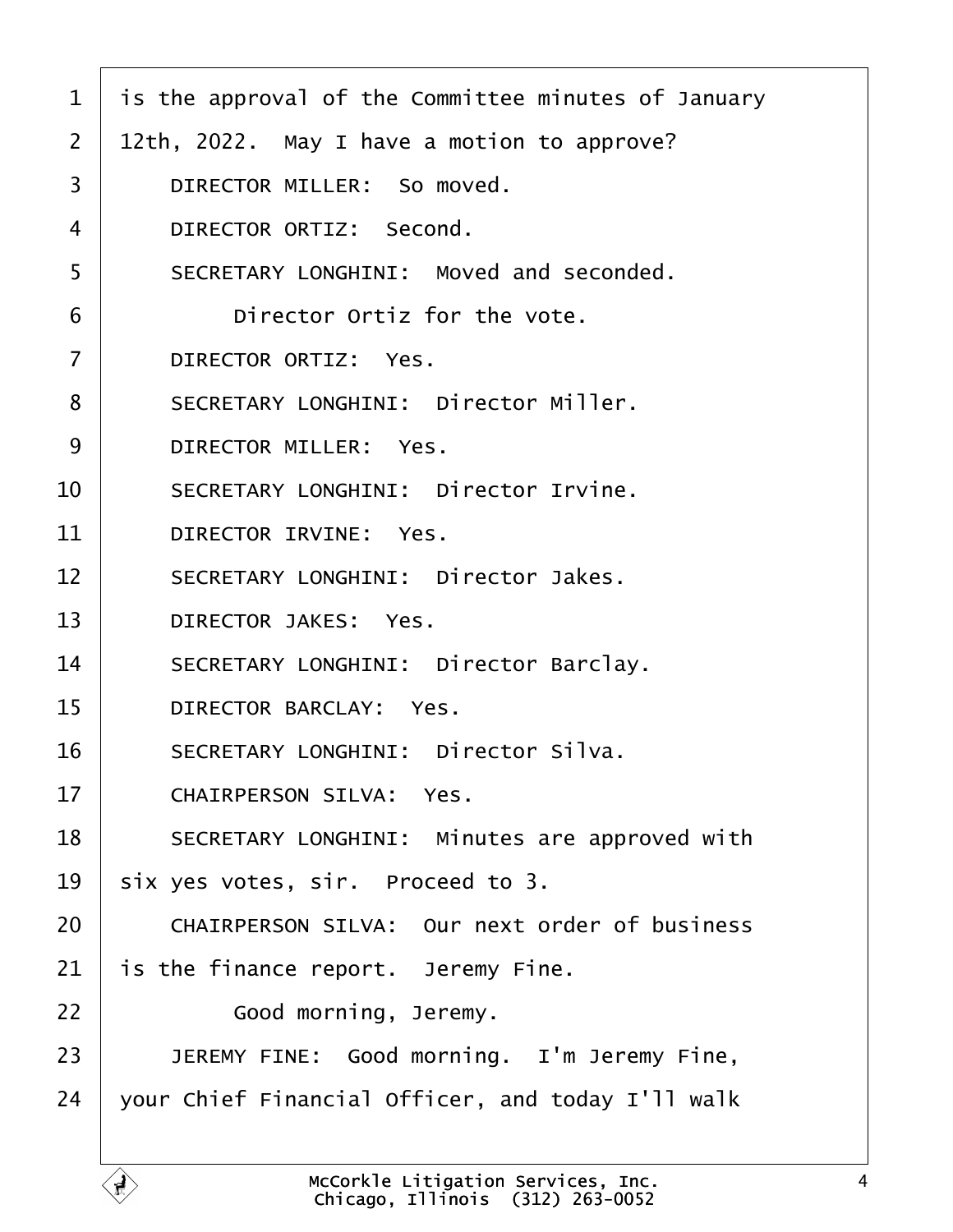<span id="page-4-0"></span>1 | through the December results as well as | year-to-date numbers.

**On the next page, we have the December** 4 | revenues. As you can see here, fare and pass 5 | totals are coming in at the expected level for the amended budget. They are down slightly for the original budget by about 5.2 million.

8 | Reduced-fare subsidy continues to come in 9 as expected and, as we've discussed before, this is  $\vert$  lower than what we have historically received and also well below what we give in free and  $\vert$  reduced-fare rides, but it is coming in as expected.

**I** *Nonfarebox totals continue to perform*  | better than expected. We see positive variance on the amended budget over \$9 million and almost eight and a half million dollars of positive variance on | the original budget.

19 So overall for the month of December, we see total revenues positive to the amended budget by \$9.1 million and positive to the original budget  $\vert$  by \$3.2 million.

**I On the next page, you see year-to-date** | numbers. Again, following a somewhat similar form,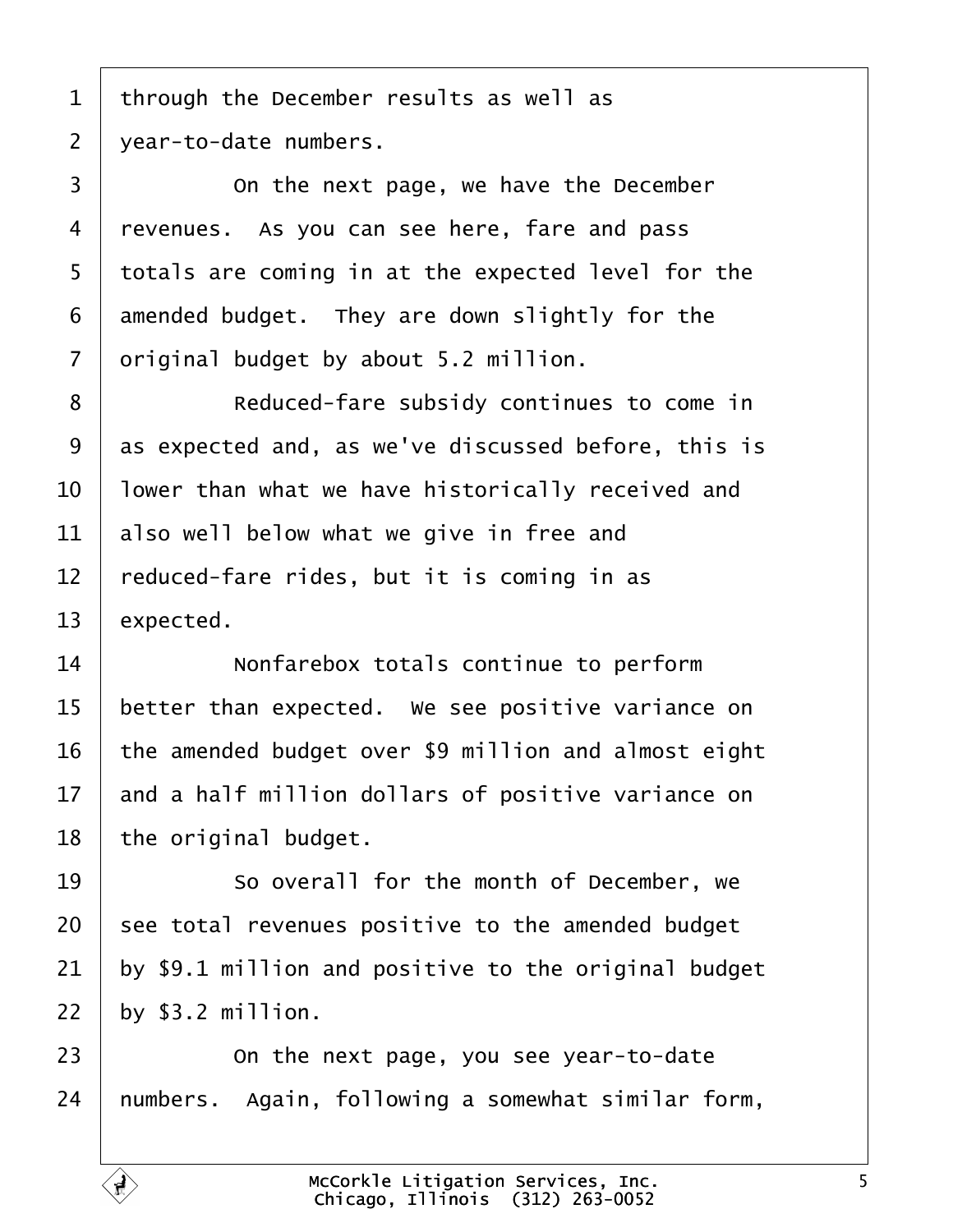<span id="page-5-0"></span> we see fare and pass totals slightly down, but 2 essentially flat on a percentage basis where we're 3 | down about \$5.4 million on both the amended and 4 | original budget basis. Again, reduced-fare subsidy coming in as expected. Nonfarebox totals getting bolstered by additional advertising sales.

**We see positive variance on the amended**  budget by about 10.7 million and down to the original budget by about 3.1.

**I** *Overall on a year-to-date basis, we see*  revenues -- system-generated revenues coming in 12 positive to the amended budget by \$5.3 million and  $\vert$  down to the original budget by \$8.5 million. But, again, much different situation than what we've seen this time last year.

16 | Con the next page, we see our monthly expense numbers. We see negative variance on the | labor line on both an amended budget and original budget basis. This is due to some accounting | treatment of health care costs and workers' comp costs that we do every year at this time. So  $\pm$  there's some small variance there.

23 | Materials coming in essentially at budget. Fuel and power continue to be a strong performer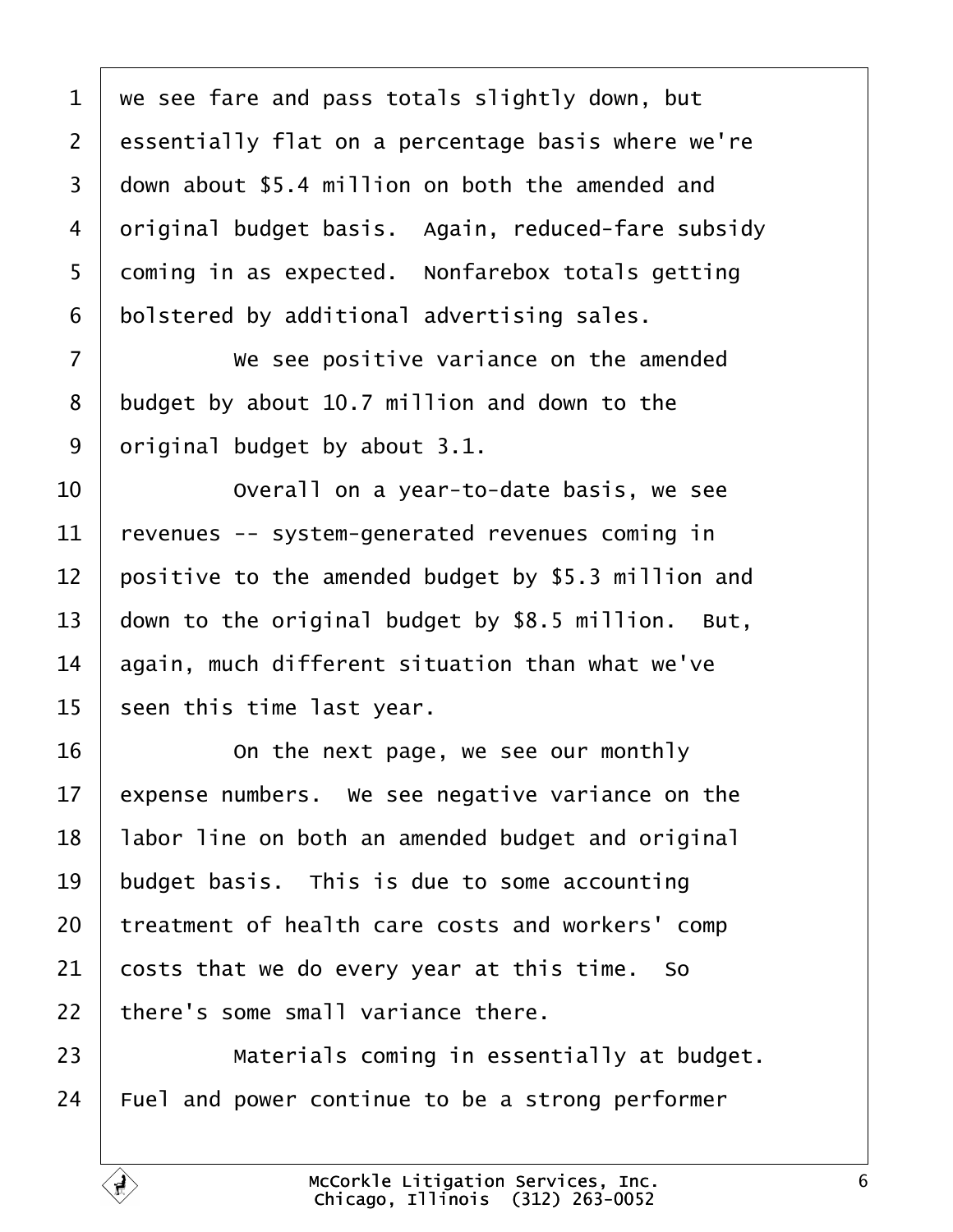<span id="page-6-0"></span>1 | for us delivering over a million dollars of 2 | aggregate positive variance on those two line items.

**Injuries and damages coming in as** 5 expected, security services coming in slightly positive, and other expenses continues to be a 7 Strong performer providing about \$5 million plus or  $\mid$  minus of variance to the amended budget and original budget. That leaves us for the month | positive on our expenses by about four -- sorry,  $\vert$  about \$3.4-3.5 million on the amended budget and by about 2.7 on the original budget.

**13** On the next page, you see year-to-date | numbers. Again, following a very similar form. | Dropping to the bottom line here, we see total | operating expenses positive variance year-to-date | for the amended budget over \$52 million. On the 18 | original budget, it's almost \$60 million.

**8** · · · · So, again, very good cost controls in | place as we've continued to move throughout the vear, has left us in a position where we've seen,  $\mid$  you know, quite a bit of positive variance on our expenses. Then that netted against our revenues continues to see very strong performance throughout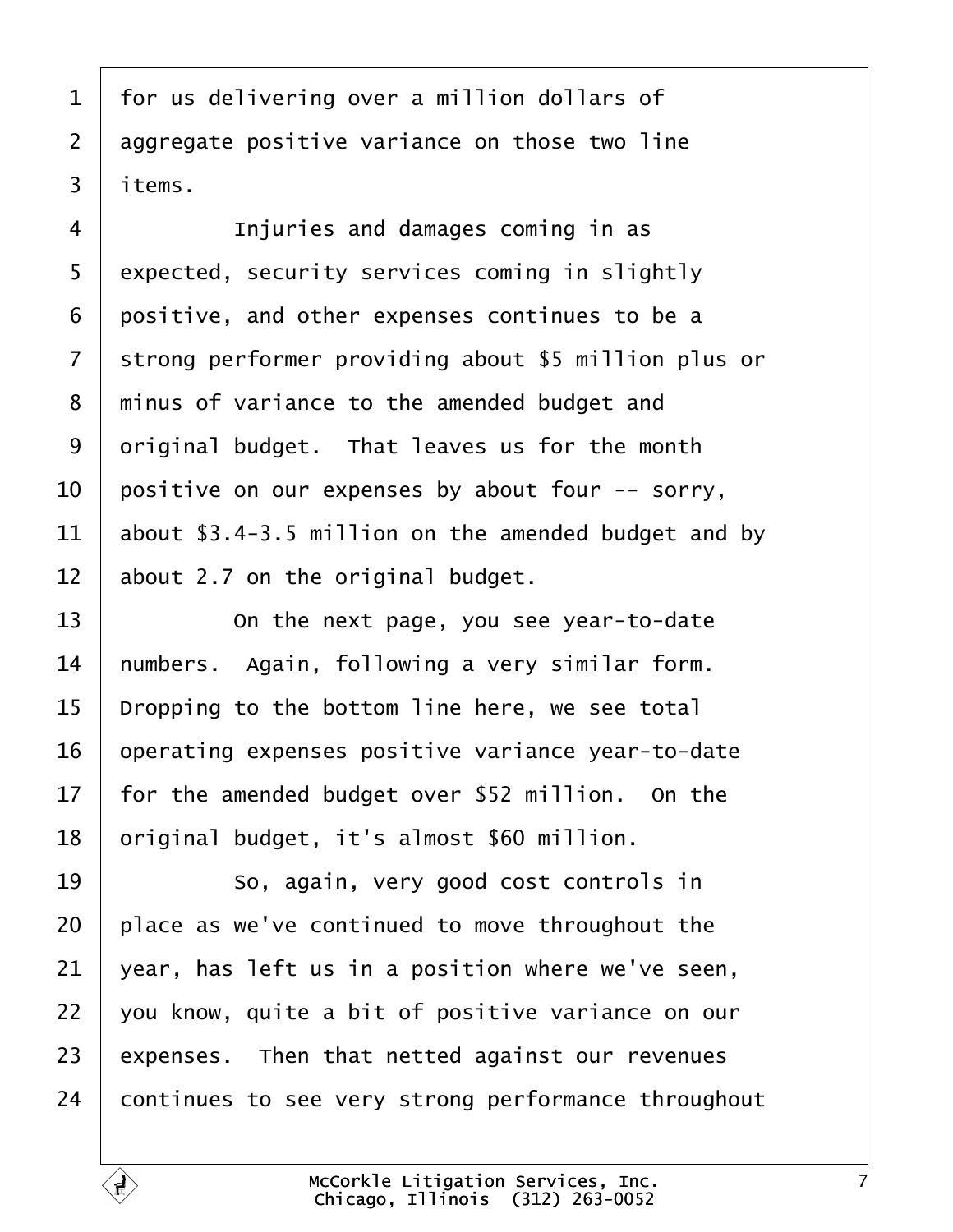<span id="page-7-0"></span>the year. Next page, please.

**Public funding.** We see public funding coming in positive on the monthly accruals here.  $4 \mid$  We see sales tax coming in positive to the amended budget by about \$11.3 million. This is for the october receipts. You know, that sales tax lags three months kind of just in general form. So 8 | we're talking about October receipts here for sales tax and that means that the variance to the original budget is about 12.7.

11· · · · · · PTF has only been received for January of | 2022, so there's no amended budget for that year | yet. So you don't see any number here for the  $\parallel$  amended budget. But against the original budget of  $\mid$   $'22$ , we see a positive variance of 1.6. Real estate transfer tax continues to see some positive accruals and you see PTF on RETT and ICE funding continue to come in positive.

**So for the month, we're positive by about**  | \$12.5 million to the amended budget and about 15.5  $\vert$  to the original budget. So, again, good trajectory for the month of December and, again, those are differing collection dates, but this is the results for the December month.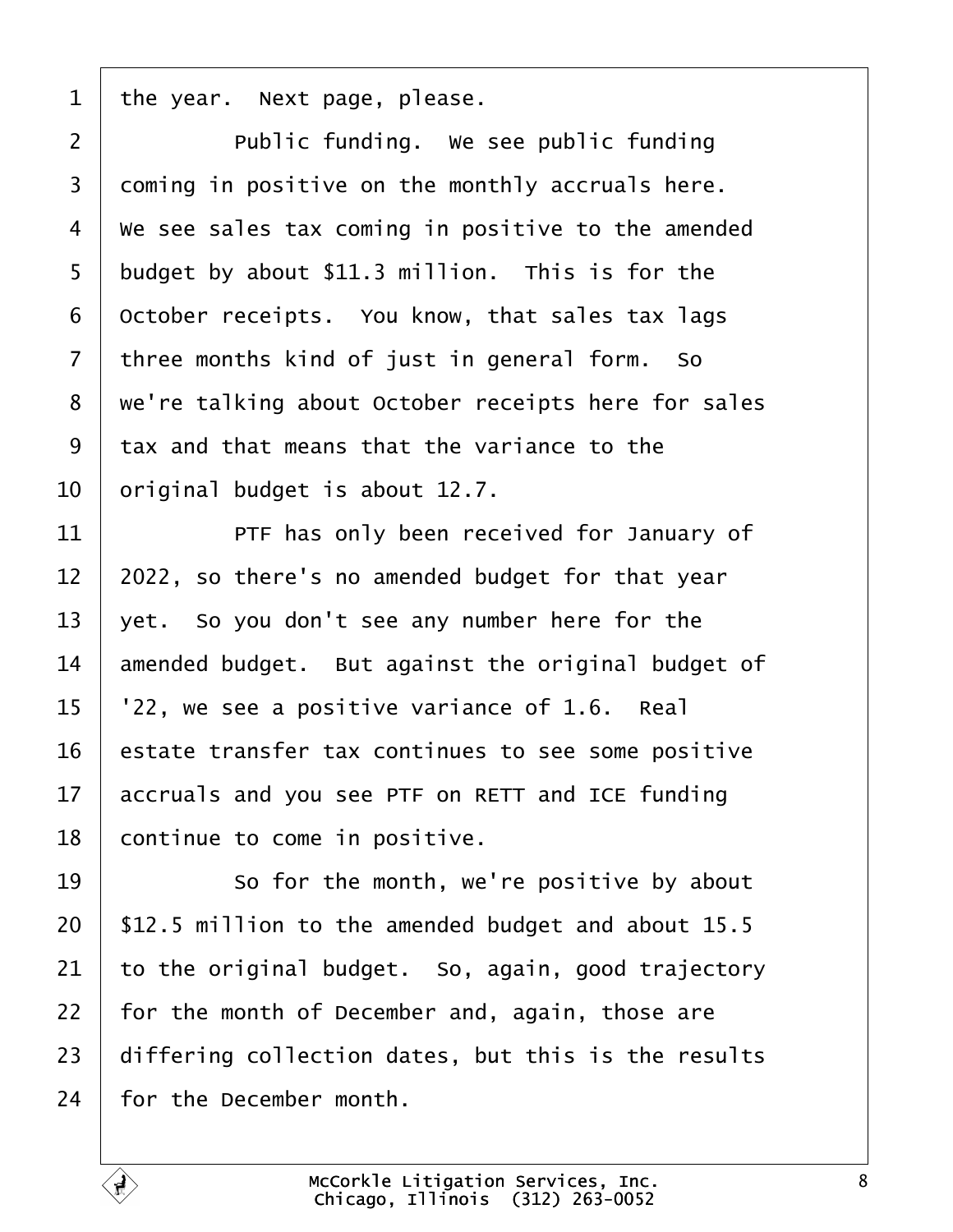<span id="page-8-0"></span>·1· · · · · · Year-to-date, again, we're talking about | 2021 here. We see a total aggregate positive variance to date, again, with sales tax still 4 | coming in for November and December of almost 5 | \$200 million to the amended budget and almost | \$250 million to the original budget. So, again,  $\vert$  very good out performance on public funding | throughout the year.

9 | Con the next page, you see the results | year-to-date for 2022 and as we spoke about on the 11 | prior page, the only receipt that we have made  $-$ -  $\parallel$  that we have received so far for 2022 is the 13 January collections for PTF and those came in | \$1.6 million favorable to the budget. So we'll be, obviously, updating this as we continue to accrue the various line items here for 2022.

17 With regard to our Federal relief funding,  $\mid$  we've seen, again, a draw similar to what we've seen in prior months of CARES in the neighborhood  $\vert$  of about \$1.1 million. That leaves us a little  $\vert$  over \$30 million remaining of that initial Federal | relief funding pot that we received. We do expect  $\vert$  to draw that remaining balance down over the coming months, but we do have the additional funding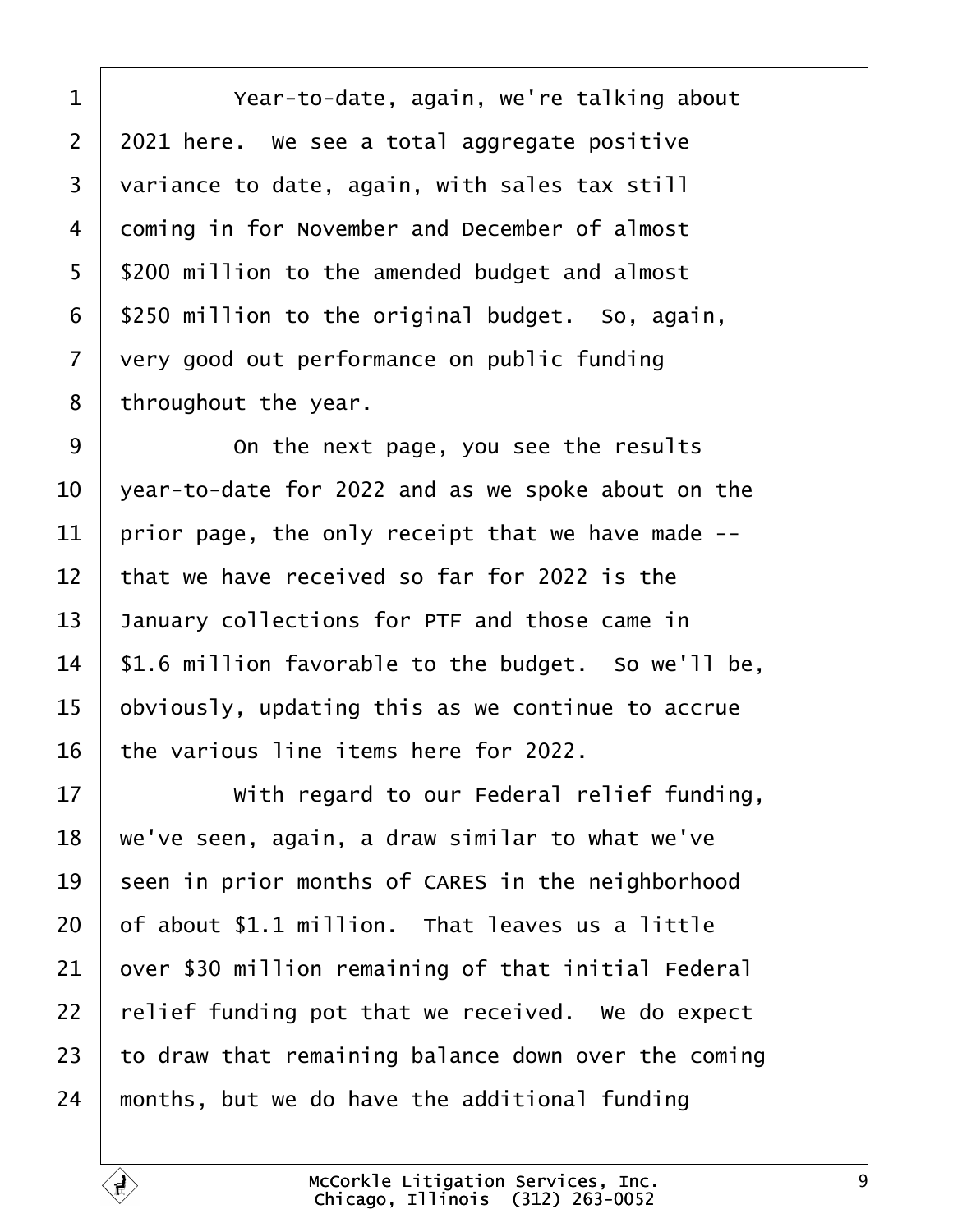<span id="page-9-0"></span>1 | streams from CRRSAA of \$361 million and the ARP | funding that was officially granted to us yesterday  $\mid$  morning of \$912 -- \$912 million. So those funds are projected to last us through mid 2024 as per | our '22 budget.

**What is not shown on here is the ARP**  discretionary funding that we continue to pursue.  $\mid$  And as a reminder, we're the only entity regionally that was able to pursue that additional ARP  $\vert$  discretionary funding strip and we should learn of 11 the results of that  $-$  that application in March.

 So, again, we'll continue to update the Board as to any potential additional allocations | from that funding pool, but as of now, we have been officially granted all the funding including the  $\parallel$  ARP formula funding as shown here.

**With regard to the three commodities that**  we purchase, fuel, power, and natural gas, you 19 | know, we have continued to evaluate the fuel market with regard to additional purchases there. Things are very turbulent in the fuel/oil market right  $\mid$  now, but we continue to look for selective opportunities to continue to purchase fuel | particularly for 2023 as we move forward to, you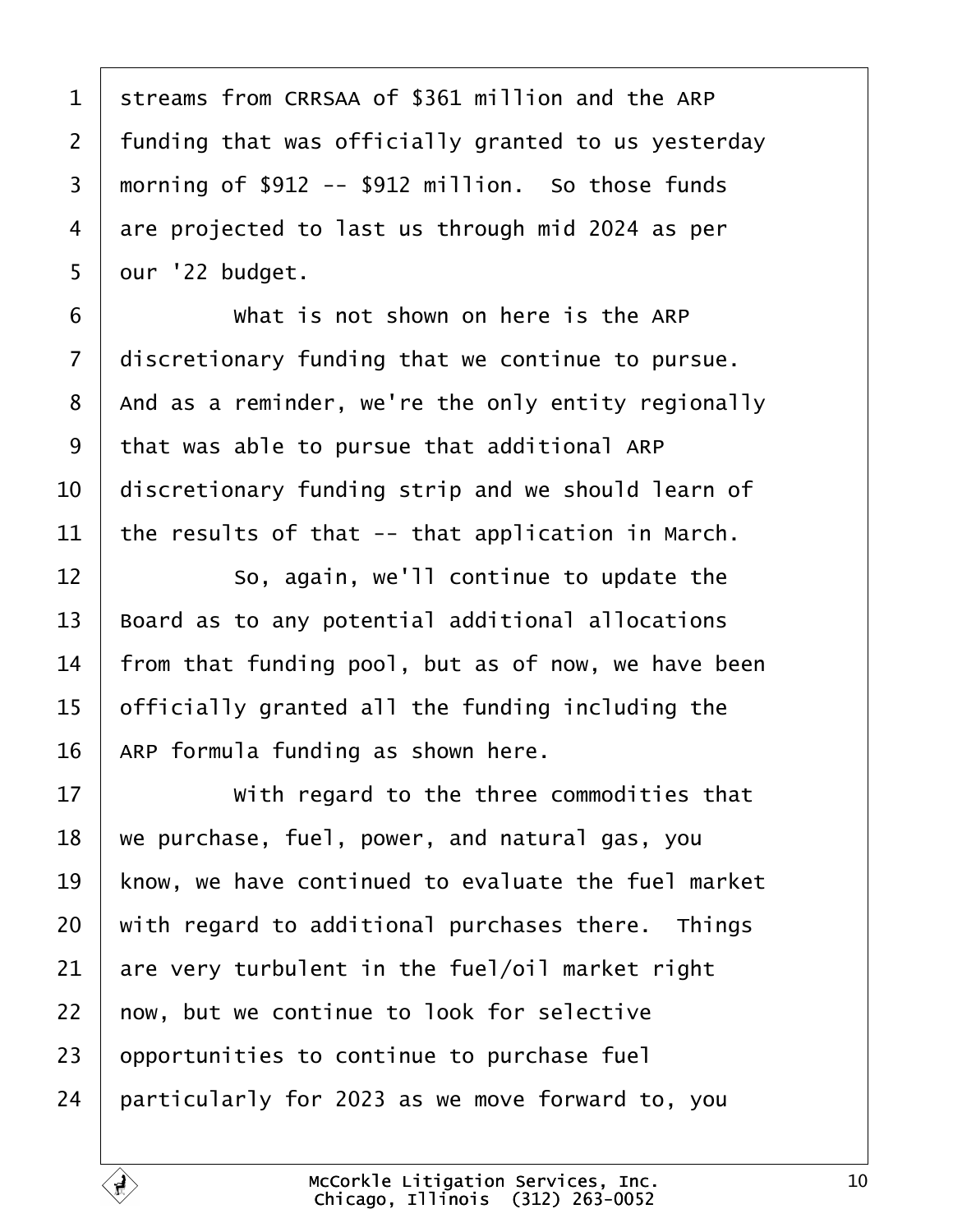<span id="page-10-0"></span>1 | know, start the process for the '23 budget later in the year. **D Power and natural gas, we're locked in** 4 | where we need to be for the foreseeable future, but 5 | we'll continue to look for selective opportunities to buy those commodities as well. **That concludes my formal presentation.** 8 CHAIRPERSON SILVA: Are you accounting for the additional allocation, okay, for the budget? **JEREMY FINE:** Are we accounting for the additional ARP discretionary funding? 12 CHAIRPERSON SILVA: Yes. 13 JEREMY FINE: No. That money, if we're awarded  $\parallel$  any, was not shown on that prior page. Herb, I  $\parallel$  don't know if you're able to go back to that page or not, but that is not accounted for. That would be additional funding that we would receive, if | granted, and those funds would potentially carry us  $\vert$  further into 2024 or even into 2025 or potentially beyond depending on how much we're awarded. Again, those funds have not been awarded and are not | included in the budget.

23 CHAIRPERSON SILVA: Do you have any idea, okay, of how much is it going to be, okay, I mean, how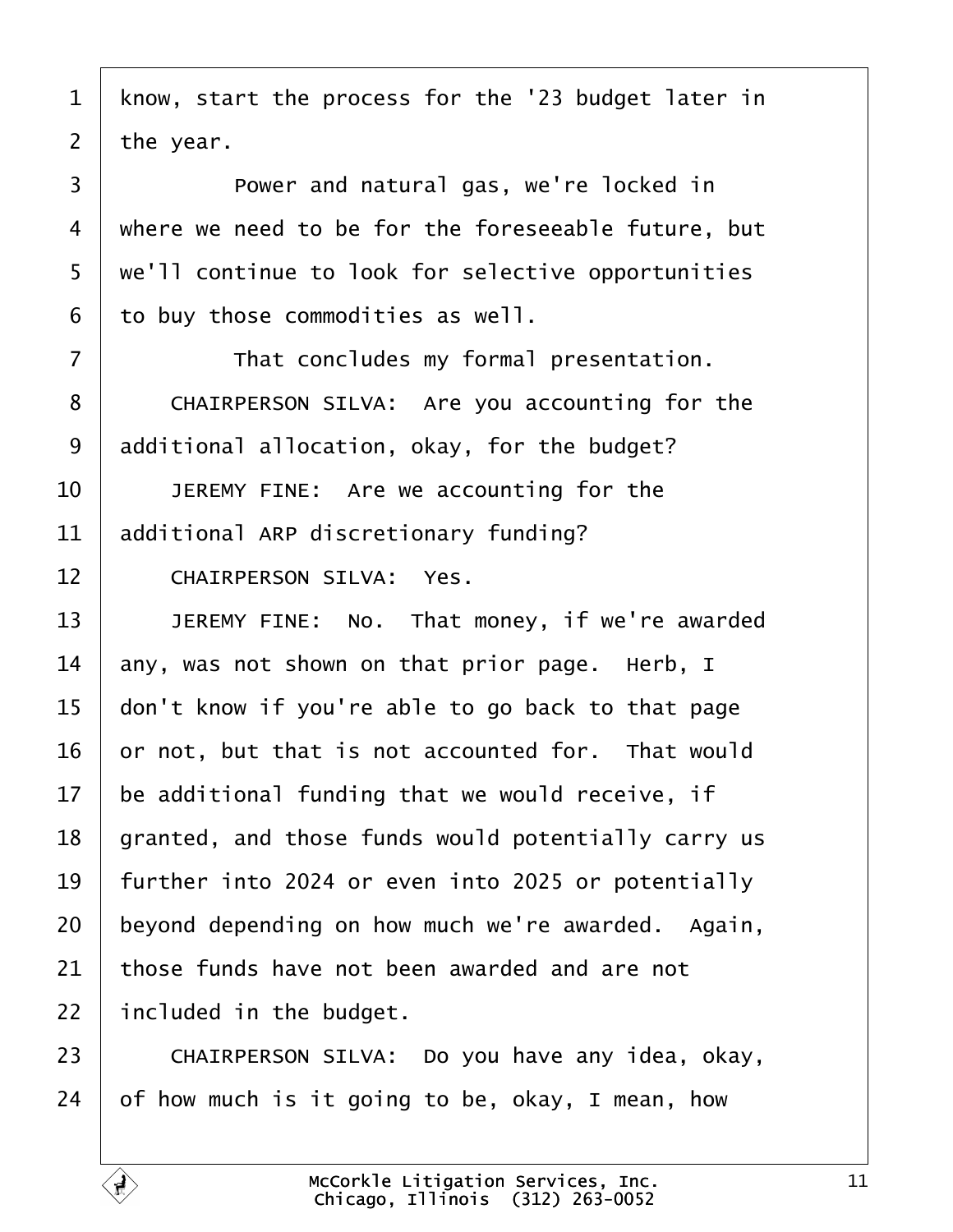<span id="page-11-0"></span> $1 \mid$  we're going to spend it?

**JEREMY FINE:** No. Unfortunately, we do not  $\mid$  have an estimate of what we would potentially be awarded. Once we do learn of  $-$ - you know, if there is any award, we'll obviously be circling back with the Board. But as Herb popped up here, the only  $\mid$  moneys that we have received that we know are available to us to date are the ones shown here. | And, again, the ARP formula funding is shown, that | \$912 million was officially, you know, granted to  $\vert$  us, awarded to us yesterday morning. So we have the ability to start tapping into that additional 13 | stream that we've talked about for the last couple of months.

15· · · · · · But, again, the discretionary funds, we do not what we would be awarded there. We hope it would be an amount to cover the remaining gap shown 18 | for 2022; but, you know, again, we do not know what that number would be. We have not received any indication of what that number would be. But. again, we'll look to circle with you and the rest of the Board.

23 CHAIRPERSON SILVA: Are you competing with similar agencies, okay, for that money?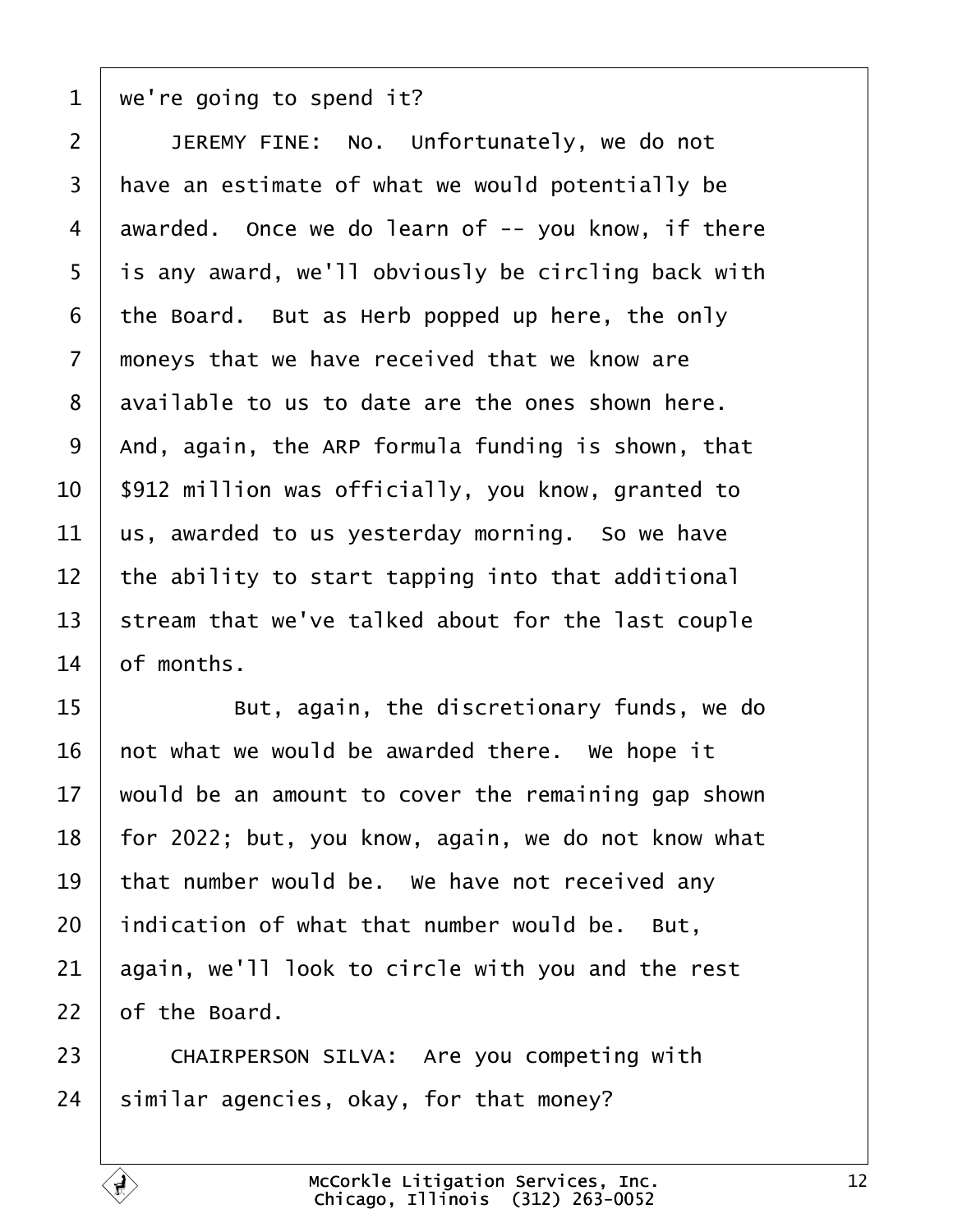<span id="page-12-0"></span>1 JEREMY FINE: Yes. As I mentioned, we're the  $\vert$  only ones regionally that were able to compete for those funds because of the fact that we had spent our CARES funding down in the prescribed manner, 5 | you know, by November; that we spent 90 percent of it by kind of the deadline so to speak to be able to compete for that additional discretionary 8 | funding pot.

**I** There are a number of other agencies  $\parallel$  <code>nationally</code> that fall into that category as <code>well.</code> New York MTA is probably the most notable, but  $\parallel$  there's other -- particularly other transit agencies around the country that are eligible for that funding stream and that was a \$2.2 billion additional funding stream that is competitive in its nature, not kind of a formula-driven approach  $\vert$  the way that the ARP that's listed here was and it | is competitive and, again, you know, we'll see what comes of that competitive process and we're anticipating those numbers to be released in March. 21 CHAIRPERSON SILVA: Okay. Thank you. Thank | you. Good job. Keep it up. **JEREMY FINE:** Thank you. 24 CHAIRPERSON SILVA: Are there any other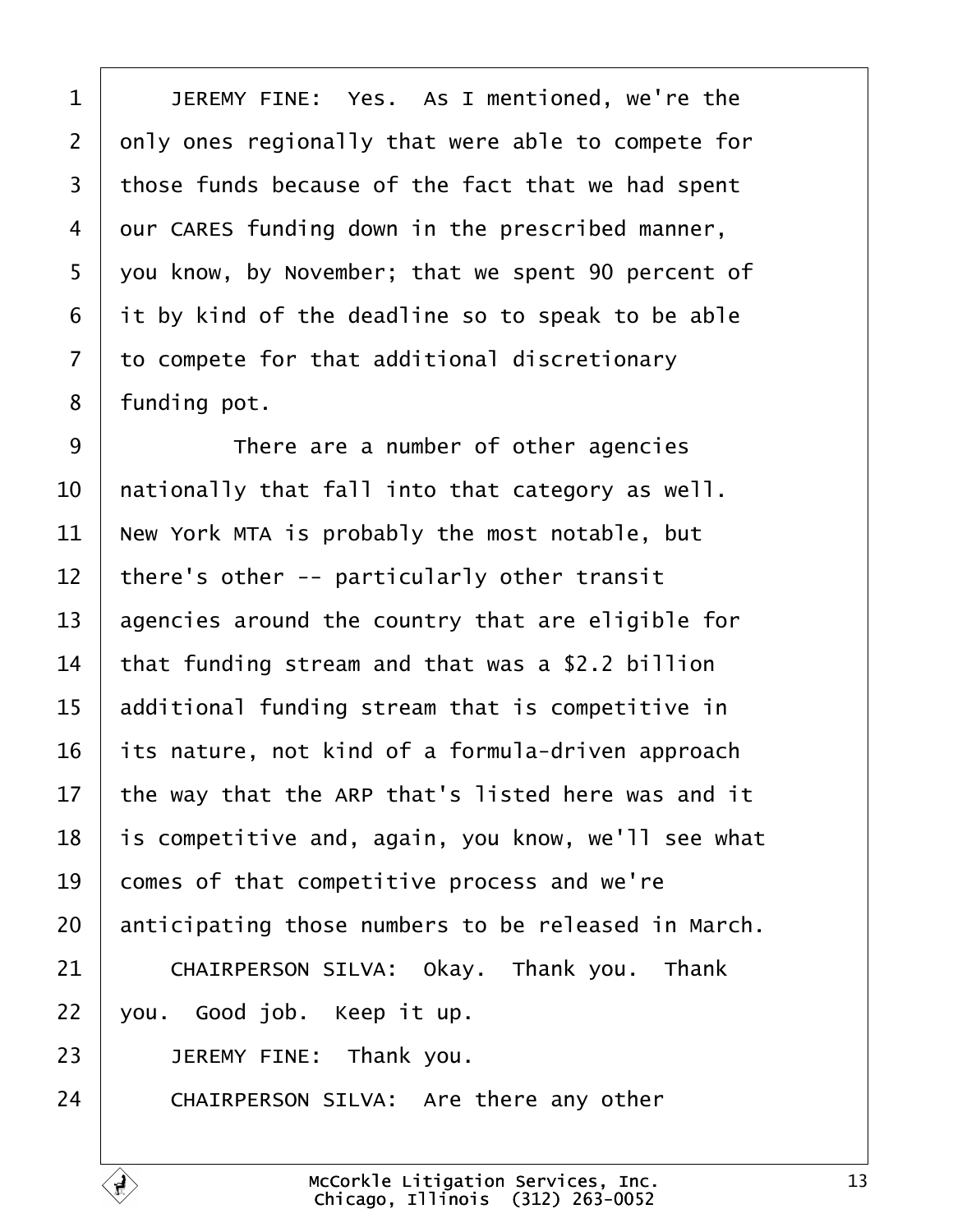<span id="page-13-0"></span>

| $\mathbf{1}$   | questions, anybody else? Oh, I'm sorry.             |
|----------------|-----------------------------------------------------|
| $\overline{2}$ | JEREMY FINE: Greg, I believe you're on mute.        |
| 3              | DIRECTOR JAKES: Yeah, you're muted Greg.            |
| 4              | Greg, unmute yourself.                              |
| 5              | SECRETARY LONGHINI: Director Barclay, any           |
| 6              | questions?                                          |
| $\overline{7}$ | DIRECTOR BARCLAY: No, just congratulations to       |
| 8              | the team, especially on the \$912 million ARP fund. |
| 9              | Just look forward to finding out what the           |
| 10             | discretionary funding will be in the near future.   |
| 11             | SECRETARY LONGHINI: Director Ortiz.                 |
| 12             | DIRECTOR ORTIZ: No questions.                       |
| 13             | SECRETARY LONGHINI: Director Miller.                |
| 14             | DIRECTOR MILLER: No questions.                      |
| 15             | SECRETARY LONGHINI: Director Irvine.                |
| 16             | DIRECTOR IRVINE: No questions.                      |
| 17             | SECRETARY LONGHINI: Director Jakes.                 |
| 18             | DIRECTOR JAKES: No questions.                       |
| 19             | SECRETARY LONGHINI: All right.                      |
| 20             | Chairman Silva, there's no further questions. So    |
| 21             | we may proceed to Contract Number B-1.              |
| 22             | CHAIRPERSON SILVA: Our next order of business       |
| 23             | is Contract Number B-1, materials change order      |
| 24             | contract.                                           |
|                |                                                     |

É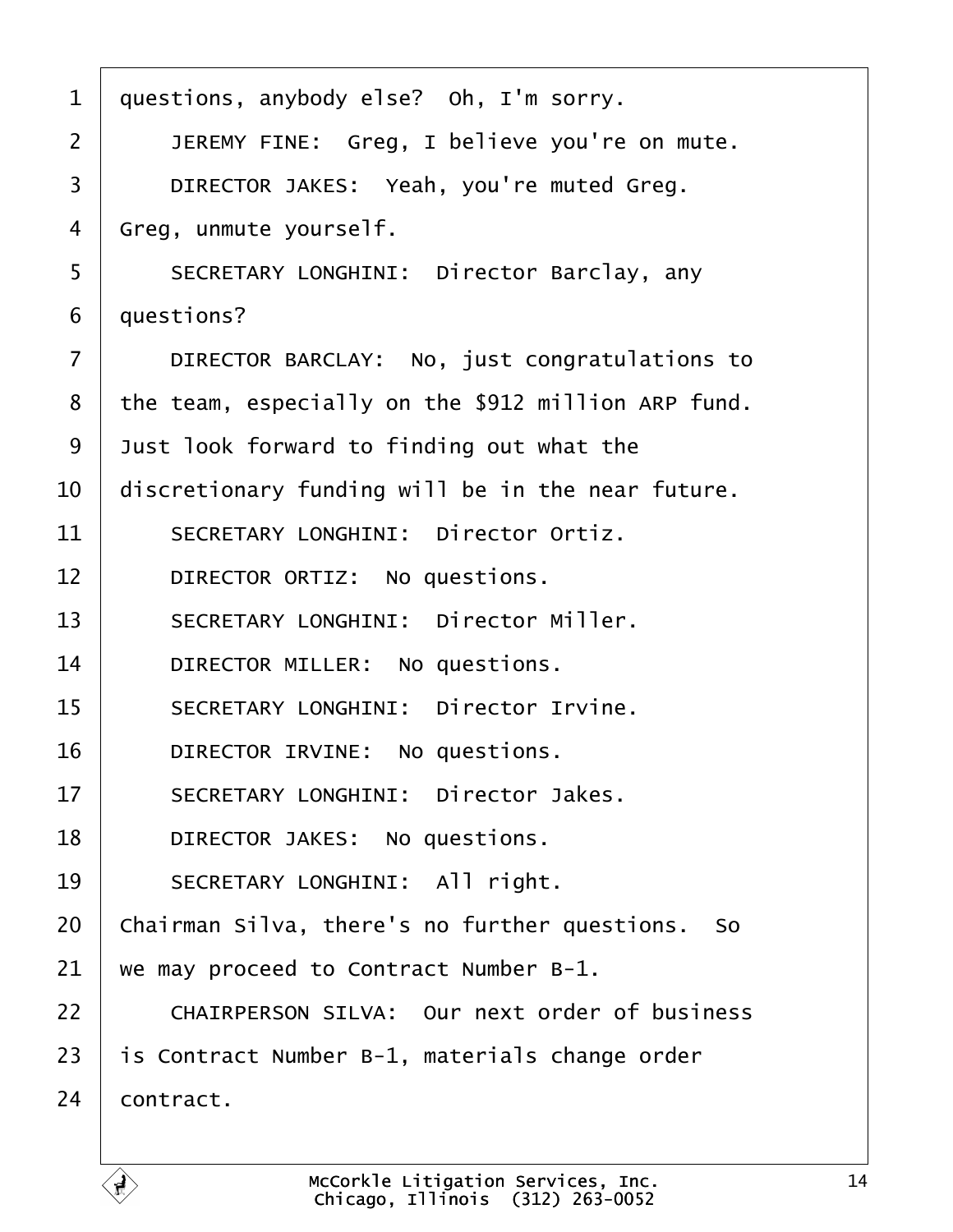<span id="page-14-0"></span>1 SECRETARY LONGHINI: Any questions,  $2 \mid$  Chairman Silva? 3 CHAIRPERSON SILVA: No questions. 4 | SECRETARY LONGHINI: Director Barclay, any  $5 \mid$  questions? 6 **DIRECTOR BARCLAY:** I just noticed that there's  $7$   $\vert$  no DBE participation. Is there a reason for that 8 and is that something we're going to work with in  $9$  the future? 10· · · ·J.P. PRIETO:· Morning, Chairman.· Yes.· This  $11$  contract does not have any subcontracting  $12$  opportunities outside of the trucking and due to 13  $\vert$  the as-needed nature of it, it's difficult to set a  $14$   $\vert$  goal. We can work in the future with the  $15$  | procurement that's being advertised now to see if  $16$  the firms can commit to DBE participation through  $17$  trucking. 18 DIRECTOR BARCLAY: Let's see if we can do that.  $19$  Thank you. 20 SECRETARY LONGHINI: Director Ortiz, any  $21$  auestions? 22 **DIRECTOR ORTIZ:** No questions. 23 SECRETARY LONGHINI: Director Miller, any  $24$  | questions?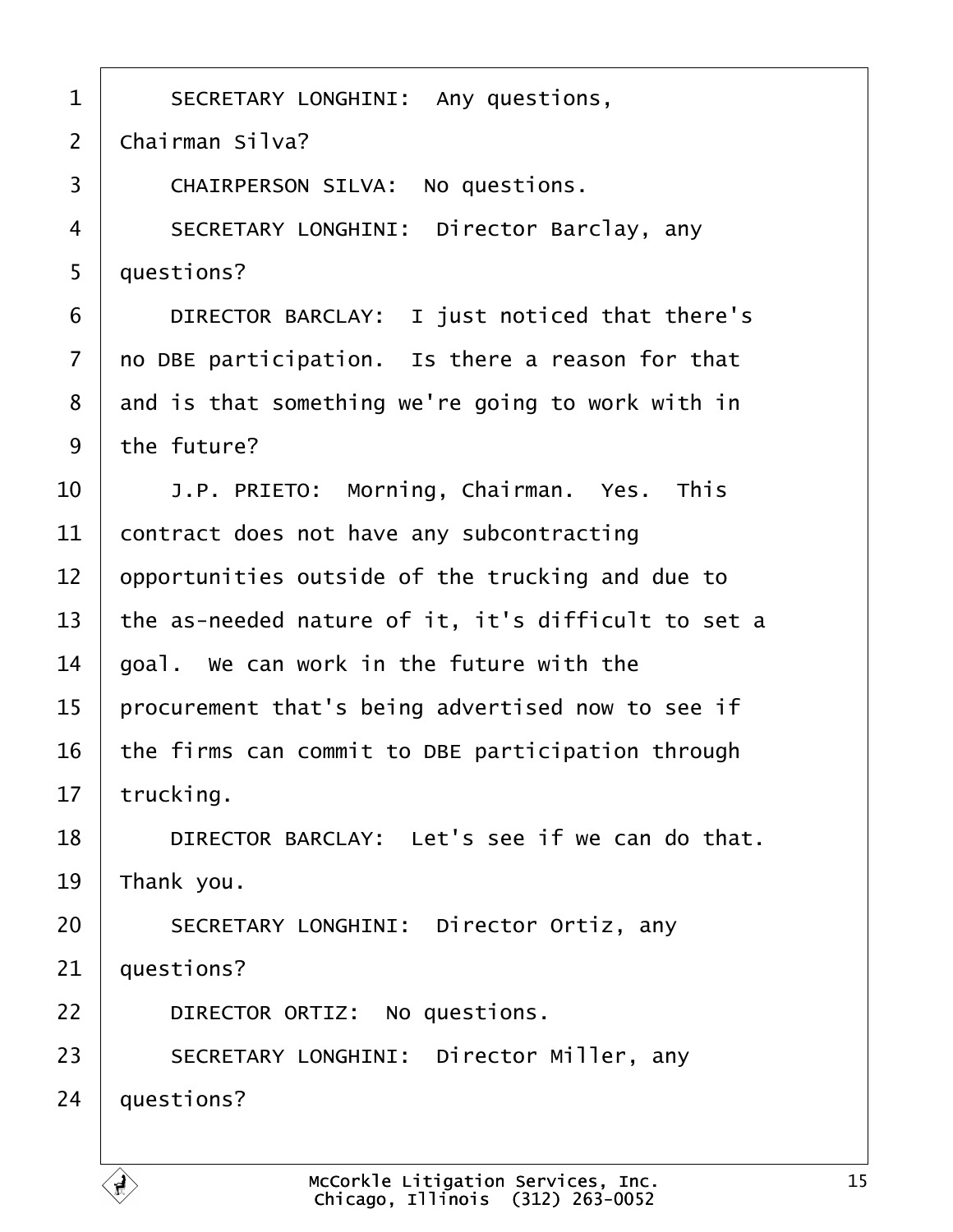<span id="page-15-0"></span>

| $\mathbf{1}$   | DIRECTOR MILLER: No questions.                  |
|----------------|-------------------------------------------------|
| $\overline{2}$ | SECRETARY LONGHINI: Director Irvine, any        |
| 3              | questions?                                      |
| $\overline{4}$ | DIRECTOR IRVINE: No questions.                  |
| 5              | SECRETARY LONGHINI: Director Jakes, any         |
| 6              | questions?                                      |
| $\overline{7}$ | DIRECTOR JAKES: No questions, Greg.             |
| 8              | SECRETARY LONGHINI: No further questions.<br>we |
| 9              | may proceed to B-2, Chairman.                   |
| 10             | CHAIRPERSON SILVA: Our next order of business   |
| 11             | is Contract Number B-2, a sheet steel contract  |
| 12             | change order.                                   |
| 13             | SECRETARY LONGHINI: Questions, Chairman?        |
| 14             | CHAIRPERSON SILVA: I don't have any questions.  |
| 15             | SECRETARY LONGHINI: Director Barclay.           |
| 16             | DIRECTOR BARCLAY: No questions.                 |
| 17             | SECRETARY LONGHINI: Director Ortiz.             |
| 18             | DIRECTOR ORTIZ: No questions.                   |
| 19             | SECRETARY LONGHINI: Director Miller.            |
| 20             | DIRECTOR MILLER: No questions.                  |
| 21             | SECRETARY LONGHINI: Director Irvine.            |
| 22             | DIRECTOR IRVINE: No questions.                  |
| 23             | SECRETARY LONGHINI: Director Jakes.             |
| 24             | DIRECTOR JAKES: No questions.                   |
|                |                                                 |

É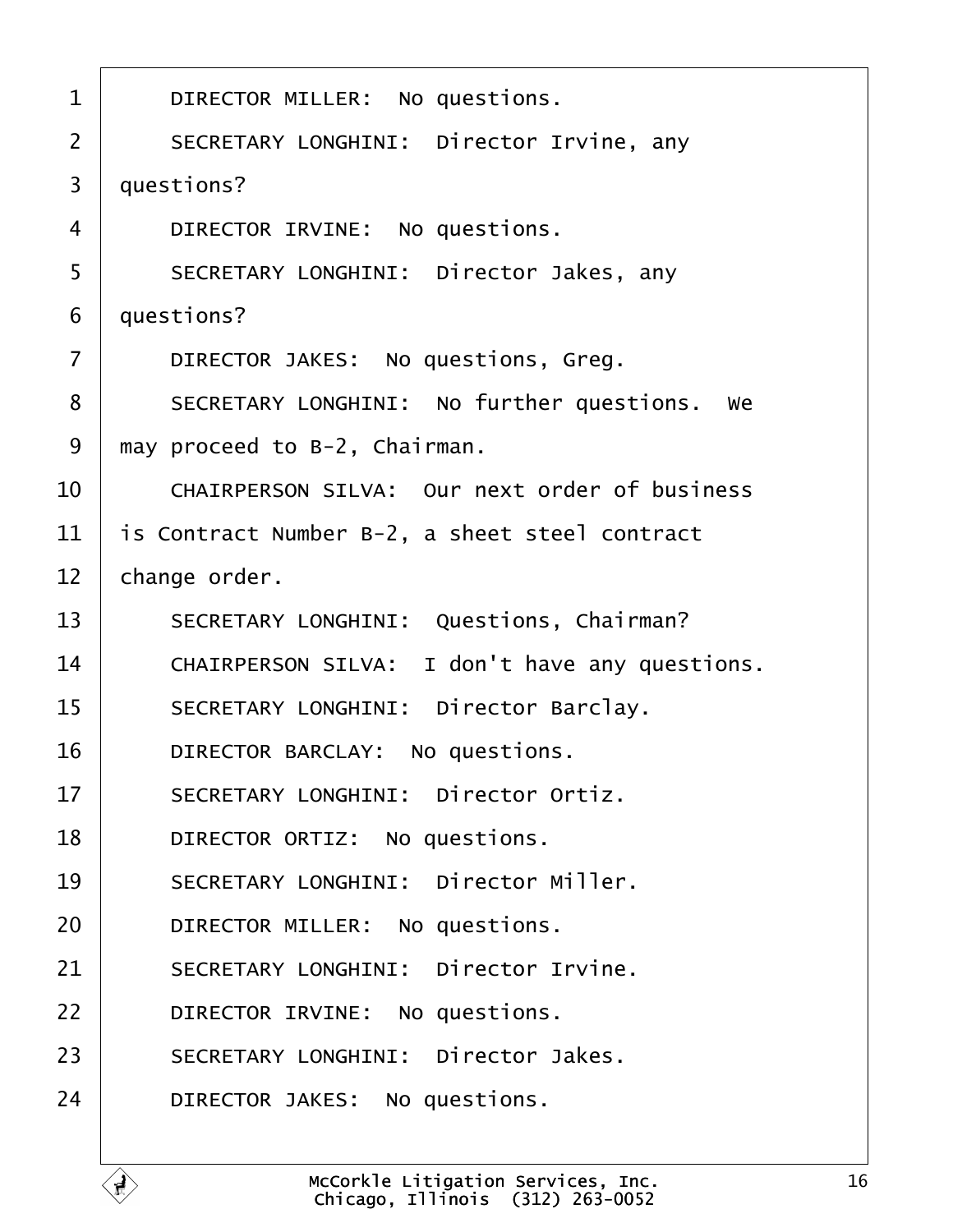<span id="page-16-0"></span>

| $\mathbf 1$    | SECRETARY LONGHINI: We may proceed to number   |
|----------------|------------------------------------------------|
| $\overline{2}$ | B-3, Chairman Silva.                           |
| 3              | CHAIRPERSON SILVA: Our next order of business  |
| 4              | is Contract Number B-3, a fire contract change |
| 5              | order.                                         |
| 6              | SECRETARY LONGHINI: Any questions?             |
| $\overline{7}$ | CHAIRPERSON SILVA: No questions.               |
| 8              | DIRECTOR BARCLAY: No questions.                |
| 9              | SECRETARY LONGHINI: No questions?              |
| 10             | Director Barclay, any questions?               |
| 11             | DIRECTOR BARCLAY: No questions.                |
| 12             | SECRETARY LONGHINI: Director Ortiz.            |
| 13             | DIRECTOR ORTIZ: No questions.                  |
| 14             | SECRETARY LONGHINI: Director Miller.           |
| 15             | DIRECTOR MILLER: No questions.                 |
| 16             | SECRETARY LONGHINI: Director Irvine.           |
| 17             | DIRECTOR IRVINE: No questions.                 |
| 18             | SECRETARY LONGHINI: Director Jakes.            |
| 19             | DIRECTOR JAKES: No questions.                  |
| 20             | SECRETARY LONGHINI: You may proceed to         |
| 21             | Contract Number B-4, sir.                      |
| 22             | CHAIRPERSON SILVA: Our next order of business  |
| 23             | is Contract Number B-4, a track maintenance    |
| 24             | contract change order. No questions.           |
|                |                                                |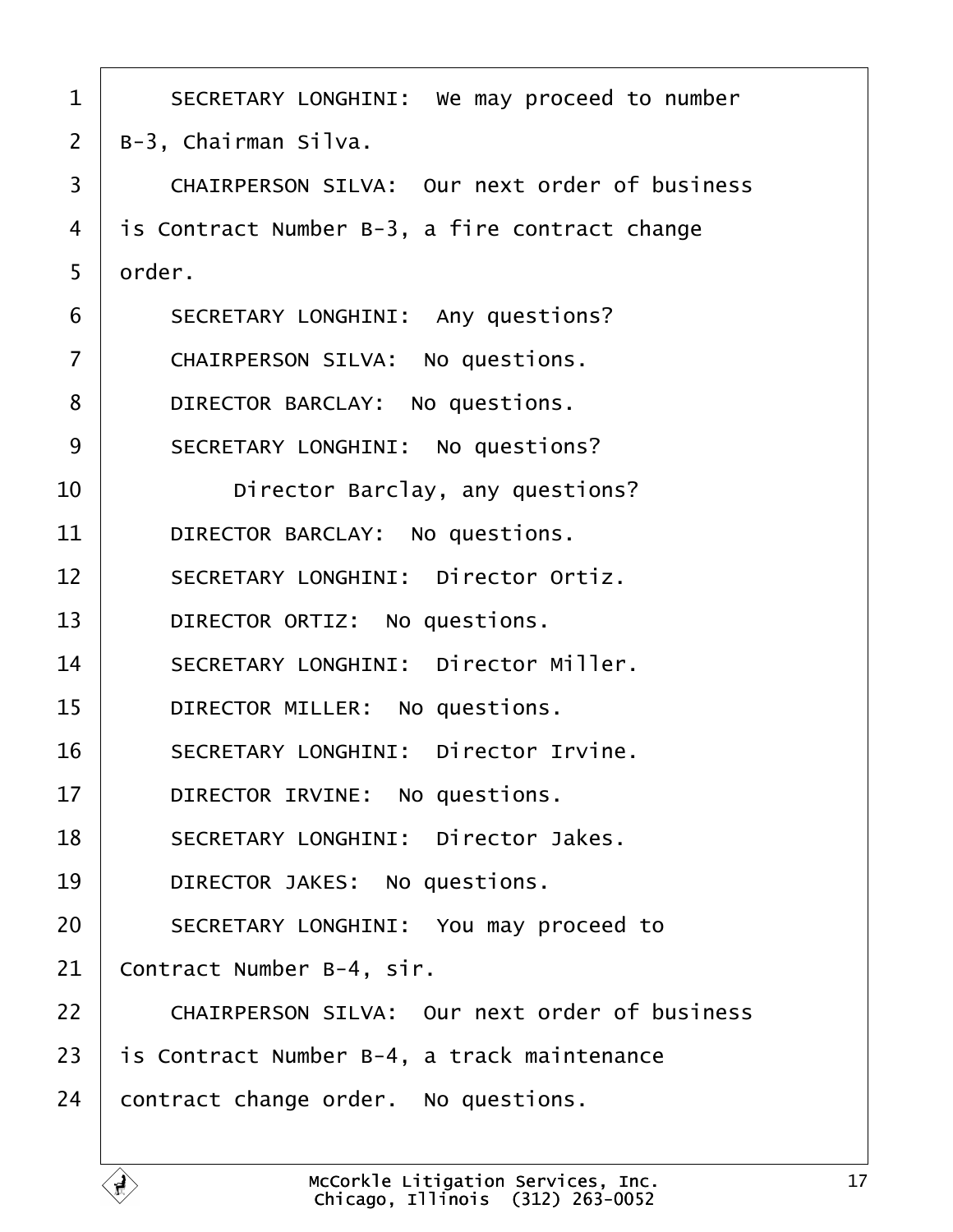<span id="page-17-0"></span>

| $\mathbf{1}$   | SECRETARY LONGHINI: Director Barclay.           |
|----------------|-------------------------------------------------|
| $\overline{2}$ | DIRECTOR BARCLAY: No questions.                 |
| 3              | SECRETARY LONGHINI: Director Ortiz.             |
| 4              | DIRECTOR ORTIZ: No questions.                   |
| 5              | SECRETARY LONGHINI: Director Miller.            |
| 6              | DIRECTOR MILLER: No questions.                  |
| $\overline{7}$ | SECRETARY LONGHINI: Director Irvine.            |
| 8              | DIRECTOR IRVINE: No questions.                  |
| 9              | SECRETARY LONGHINI: Director Jakes.             |
| 10             | DIRECTOR JAKES: No questions.                   |
| 11             | SECRETARY LONGHINI: All right. There's no       |
| 12             | further question, sir.                          |
| 13             | CHAIRPERSON SILVA: Our next order of business   |
| 14             | is Contract Number B-5, a construction contract |
| 15             | change order. No questions.                     |
| 16             | SECRETARY LONGHINI: Director Barclay.           |
| 17             | DIRECTOR BARCLAY: No questions.                 |
| 18             | SECRETARY LONGHINI: Director Ortiz.             |
| 19             | DIRECTOR ORTIZ: No questions.                   |
| 20             | SECRETARY LONGHINI: Director Miller.            |
| 21             | DIRECTOR MILLER: No questions.                  |
| 22             | SECRETARY LONGHINI: Director Irvine.            |
| 23             | DIRECTOR IRVINE: No questions.                  |
| 24             | SECRETARY LONGHINI: Director Jakes.             |
|                |                                                 |

É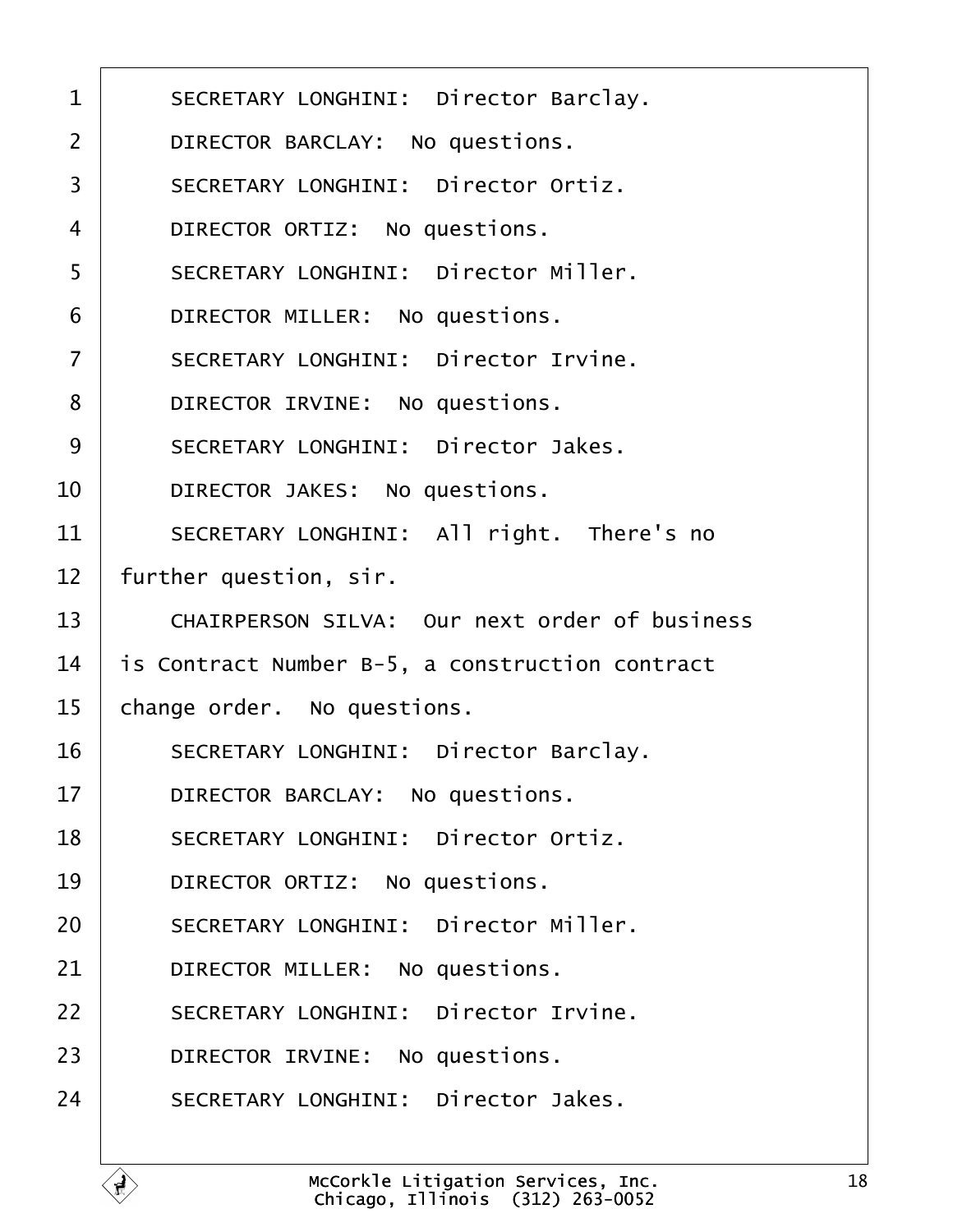<span id="page-18-0"></span>

| $\mathbf{1}$   | DIRECTOR JAKES: No questions.                    |
|----------------|--------------------------------------------------|
| $\overline{2}$ | SECRETARY LONGHINI: There's no further           |
| 3              | questions on that matter, Chairman Silva.        |
| 4              | CHAIRPERSON SILVA: Okay. Our next order of       |
| 5              | business is Contract Number F-1, an RFP for      |
| 6              | consulting services contract. I don't have       |
| $\overline{7}$ | questions.                                       |
| 8              | SECRETARY LONGHINI: All right. Director          |
| 9              | Barclay.                                         |
| 10             | DIRECTOR BARCLAY: No questions.                  |
| 11             | SECRETARY LONGHINI: Director Ortiz.              |
| 12             | DIRECTOR ORTIZ: No questions.                    |
| 13             | SECRETARY LONGHINI: Director Miller.             |
| 14             | DIRECTOR MILLER: No questions.                   |
| 15             | SECRETARY LONGHINI: Director Irvine.             |
| 16             | DIRECTOR IRVINE: No questions.                   |
| 17             | SECRETARY LONGHINI: Director Jakes.              |
| 18             | DIRECTOR JAKES: No questions.                    |
| 19             | SECRETARY LONGHINI: No further questions,        |
| 20             | Chairman. We may proceed to F-2.                 |
| 21             | CHAIRPERSON SILVA: Our next order of business    |
| 22             | is Contract Number F-2, a proposal request for a |
| 23             | capacity building contract.                      |
| 24             | SECRETARY LONGHINI: Chairman Silva?              |
|                |                                                  |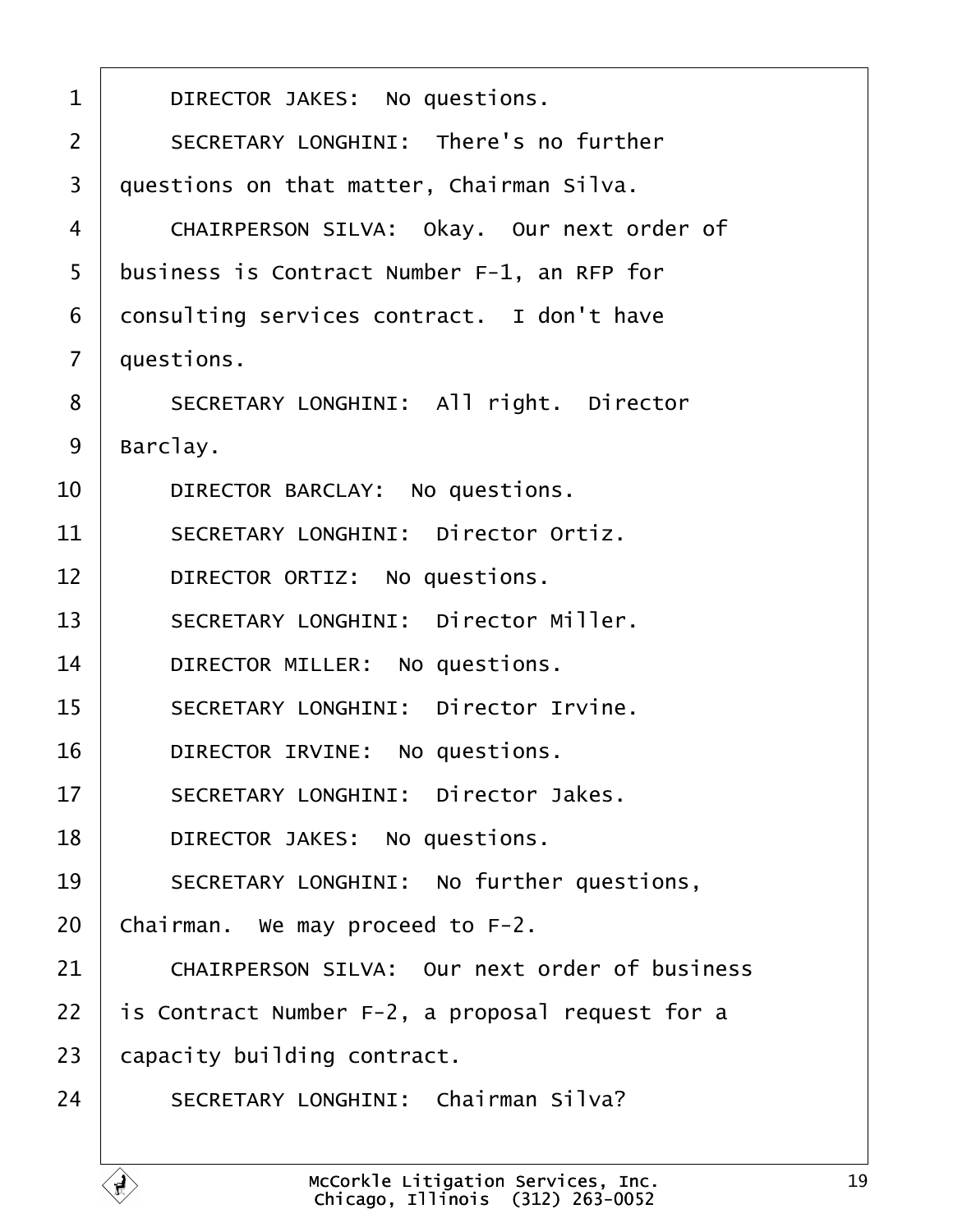<span id="page-19-0"></span>1 | CHAIRPERSON SILVA: Is this going to be 2 | built  $-$  can you talk a little bit more, okay, on 3 | Contract F-2, please?

4 J.P. PRIETO: Yes, sir. This contract is for a 5 | team to administer our Building Small Businesses | program, which is focused on helping small businesses build their financial capacity and 8 | technical capacity. So they'll have access to a team that will help them look at where they are | financially and technically and give them the resources to grow and compete for CTA projects and also for larger scopes for work.

13 CHAIRPERSON SILVA: How many new businesses are  $14$  we creating or we helping? Can you explain a  $15$  | little bit more about it?

16· · · ·J.P. PRIETO:· Yeah.· So we have metrics built into the contract. The contractor is committed to | engaging with 50 firms per quarter, again, to assess them and see what resources they need so that they can compete for CTA work.

 $21$   $\vert$  CHAIRPERSON SILVA: Good. And you fully  $22$  support this idea, okay, and it's really going to  $23$  work well, right?

24 J.P. PRIETO: Yes. This program started under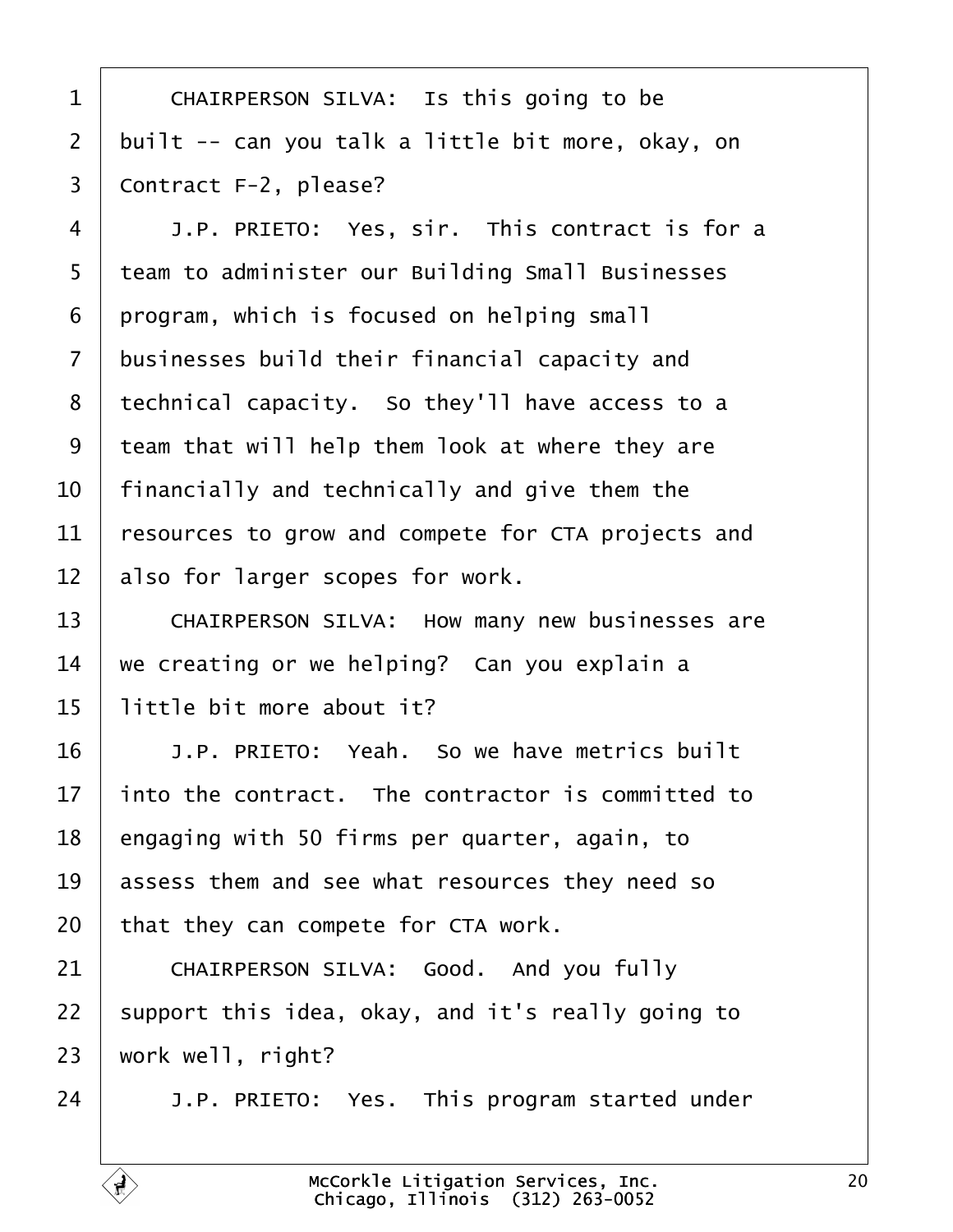<span id="page-20-0"></span> RPM. We recognized there was a need to assist | firms given the size of the project and we've been 3 able to help 20 firms secure over \$5.5 million in 4 capital and over 27 firms received training,  $\mid$  whether it was technical or back-office training, through the program already. So now that RPM is ending its procurement plan, we're taking over the 8 program and expanding it to all of our contracting  $\blacksquare$  opportunities.

10 | CHAIRPERSON SILVA: Okay. Thank you. Juan. 11 PRESIDENT CARTER: Director Silva, let me just say a few more words about this contract because I  $\vert$  think it really is a significant ongoing commitment to doing something that we certainly heard the | Board express interest in, which is developing DBE | firms to pursue contracts with CTA, thereby enlarging the pool of eligible contractors for | opportunities and also developing them to pursue  $\vert$  opportunities to be primes on contracts that we | have going forward.

21 So, you know, we have spent a lot of time and energy talking about how do we improve the pipeline of DBE-owned or minority-owned firms to  $\parallel$  really leverage the opportunities that CTA has not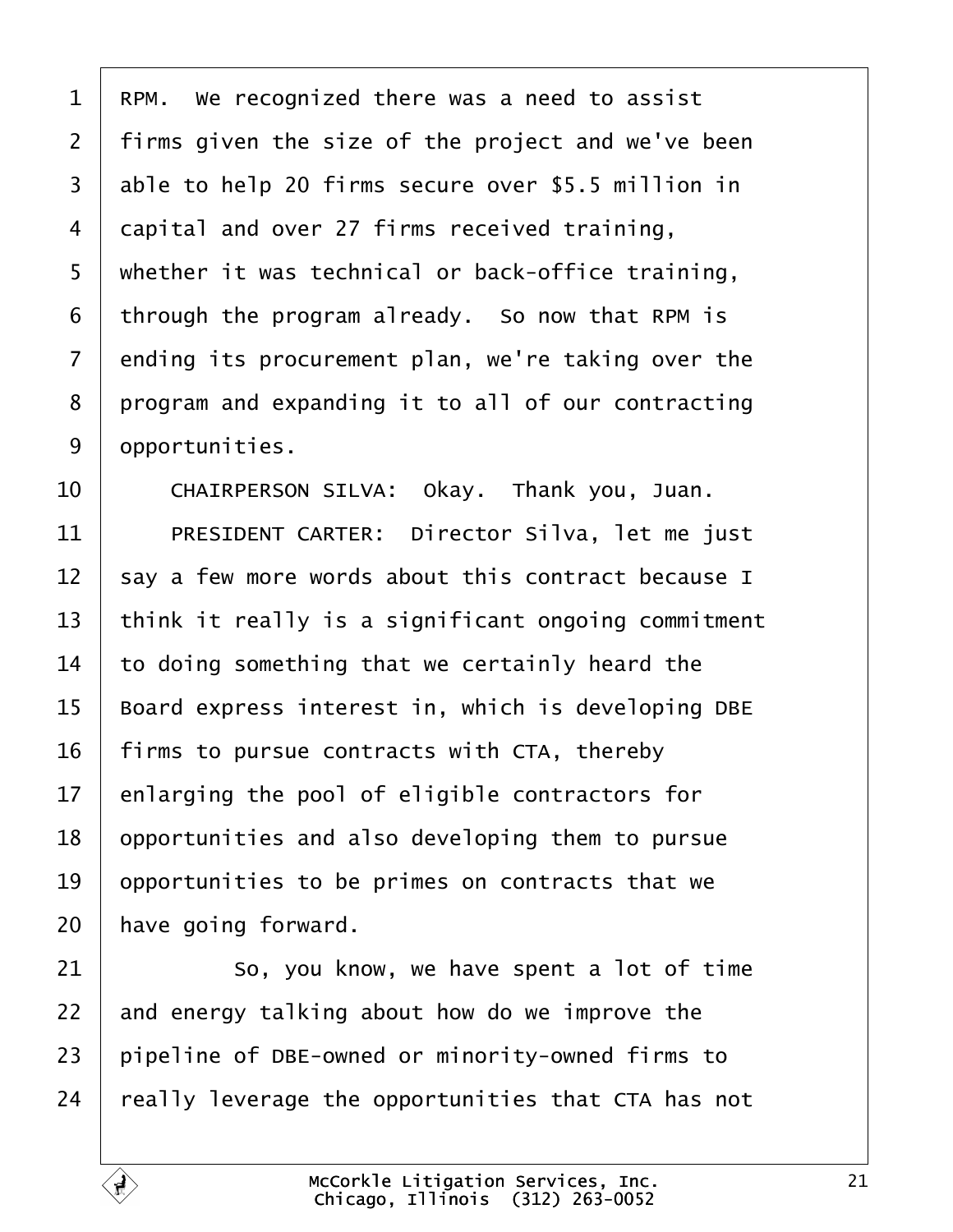<span id="page-21-0"></span> just currently, but what we're going to see an exponential growth in with the new infrastructure | bill as we move forward with projects on that.  $\vert$  This is a foundational piece of our efforts to do | that.

**I** am very excited about this program. As | far as I know, we may be the only -- only  $8 \mid$  governmental agency in this region that has developed a program like this. And as Juan Pablo  $\vert$  pointed out, it started off as part of a commitment by our contractor in the RPM project, Walsh-Fluor, who submitted this concept to us as part of their commitment to meet their DBE goals in their 14 contract and which we've been very involved in and  $\parallel$  have seen a lot of success in the work that they've been able to do with DBE firms for that project and  $\vert$  we liked it so much that we basically adopted it and have now expanded it so that we can use it in | all of our projects going forward.

  $\vert$  50 I think you're going to see a tremendous growth in DBEs who can bid on our contracts going forward and even more importantly, | hopefully a way to bring in new DBEs into our work by preparing them and putting them in a position to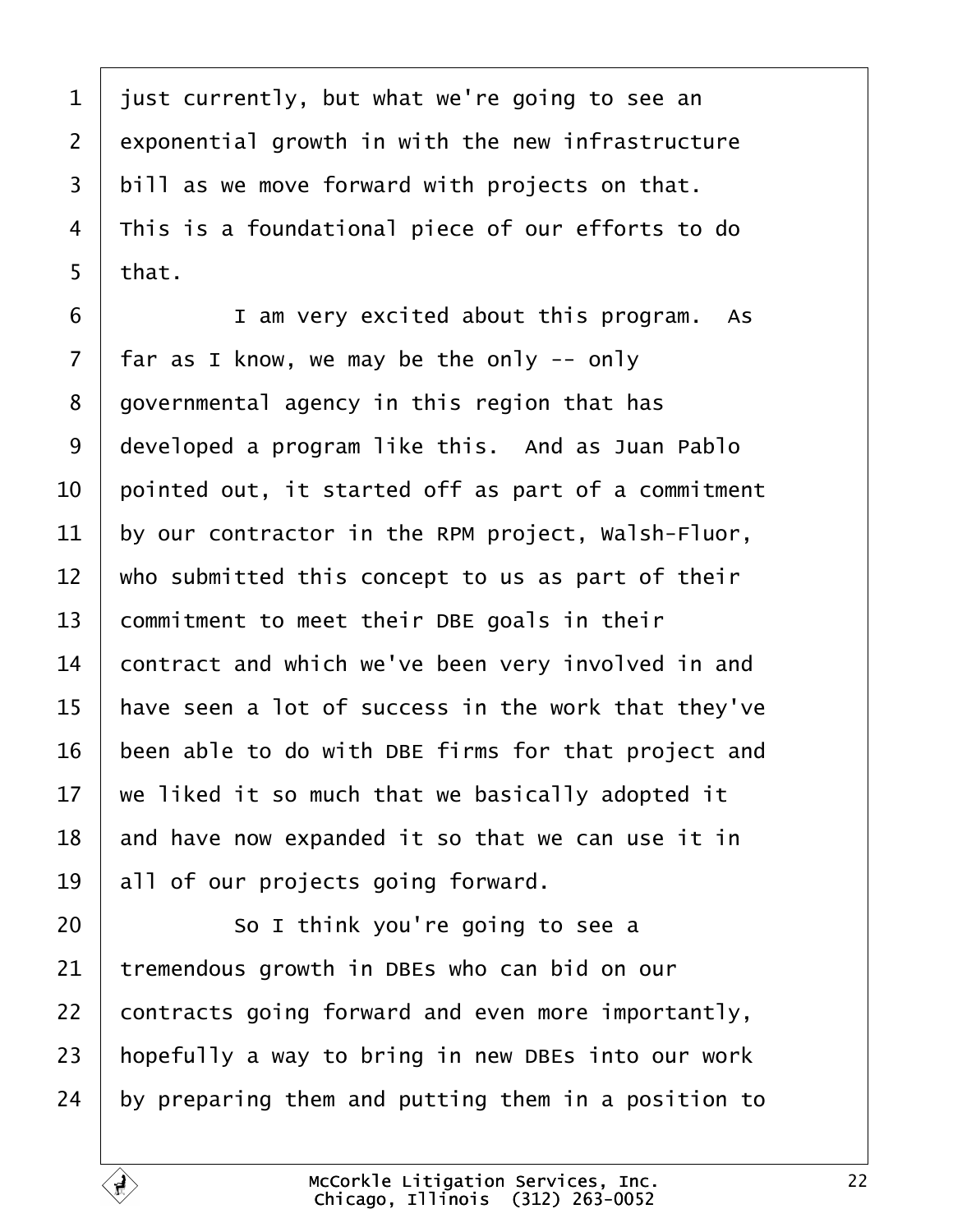<span id="page-22-0"></span> basically bid on and successfully manage our contract with a governmental agency and basically prevent the one downside that we always have worried about with the work that we do with DBEs, | their ability to stay financially solvent through the entire project.

7 So this should strengthen a lot of the 8 core principles that we have been focused on in terms of both expanding and improving the  $\vert$  resiliency of our DBE firms and I think that with  $\parallel$  the performance metrics and the other things that Juan Pablo and his team have put in place, we're going to be able to measure the success of this 14 | program over time and we'll be happy to report back to the Board in the future about what the results are that we're seeing from the work that we're  $\vert$  doing here. But I think this is going to be a | foundationally positive thing for CTA to do and I 19 | think it will be  $-$  it will pay diffidence for decades. This is the type of thing where, you know, as we develop these firms and put them in a position to succeed, they will be able to compete  $\vert$  not only for future CTA work, but work at the City,  $\vert$  at the -- at Metra, at other governmental agencies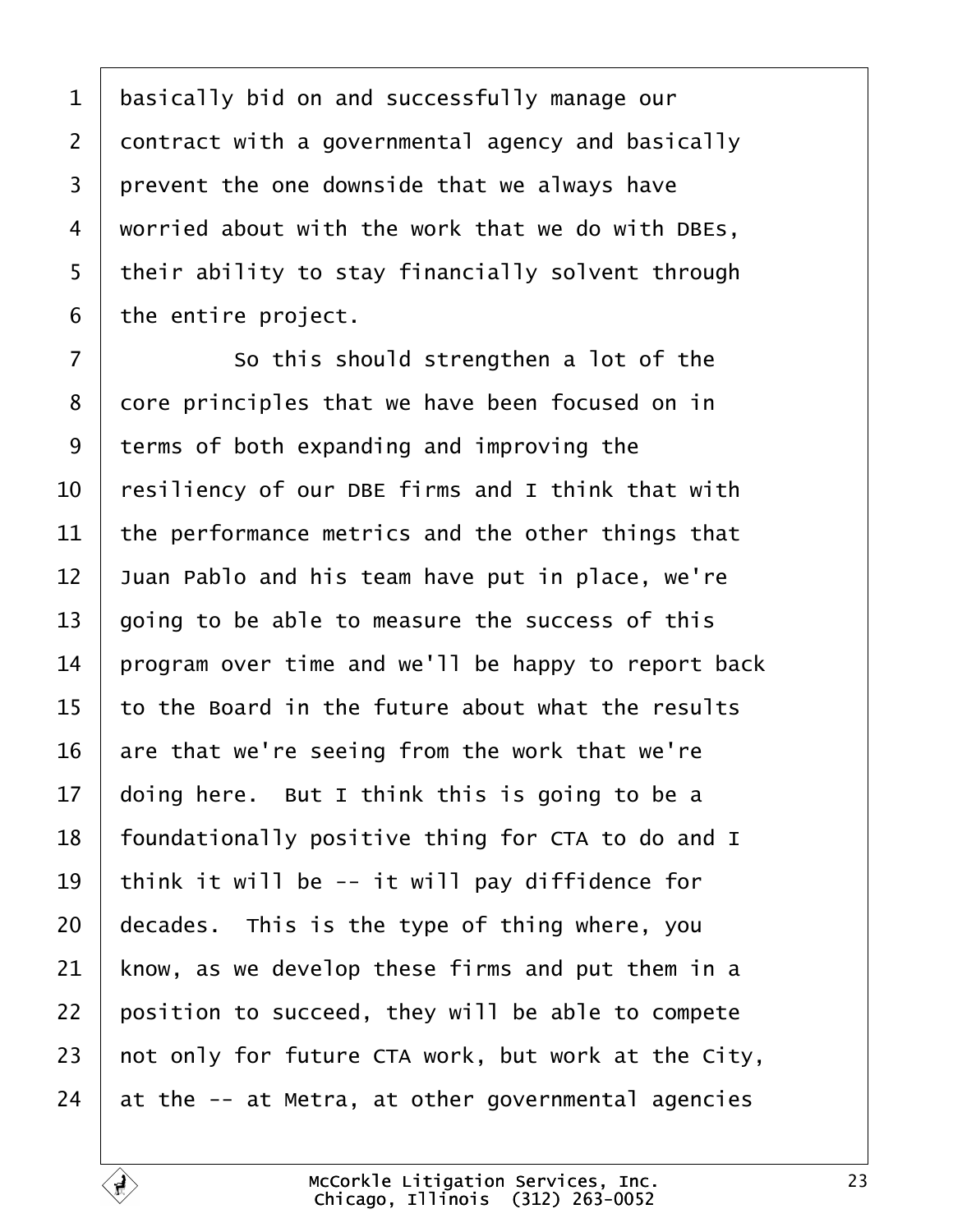<span id="page-23-0"></span> that I think just improves the overall economic  $\vert$  vitality of the city as a whole.

3 CHAIRPERSON SILVA: I agree with you. Okay? I 4 | think it's a great idea, okay, and we're going to be successful, okay, in (indiscernible) this. I think, okay, one of the tough things in here, okay, is going to be how do you get the money, okay, to be invested, okay, in that and who is going to be 9 | responsible for that. It's great. Okay? 10 Congratulations. Okay? It's a very, very good  $\vert$  idea.

**PRESIDENT CARTER:** The other thing that I hope  $\vert$  that we're able to do with this program is go out  $\parallel$  and get additional Federal funding to support it. so we're obviously making our own investment into | this program initially, but particularly with this  $\vert$  new infrastructure bill, there are a lot of | opportunities to get support for these kind of  $\vert$  programs. So hopefully we'll be able to expand it even more than we're talking about now going forward with additional Federal funding that we may get to allow us to do more with this. So stay 23 | tuned. I think you're going to be hearing a lot of good things about what we're doing here.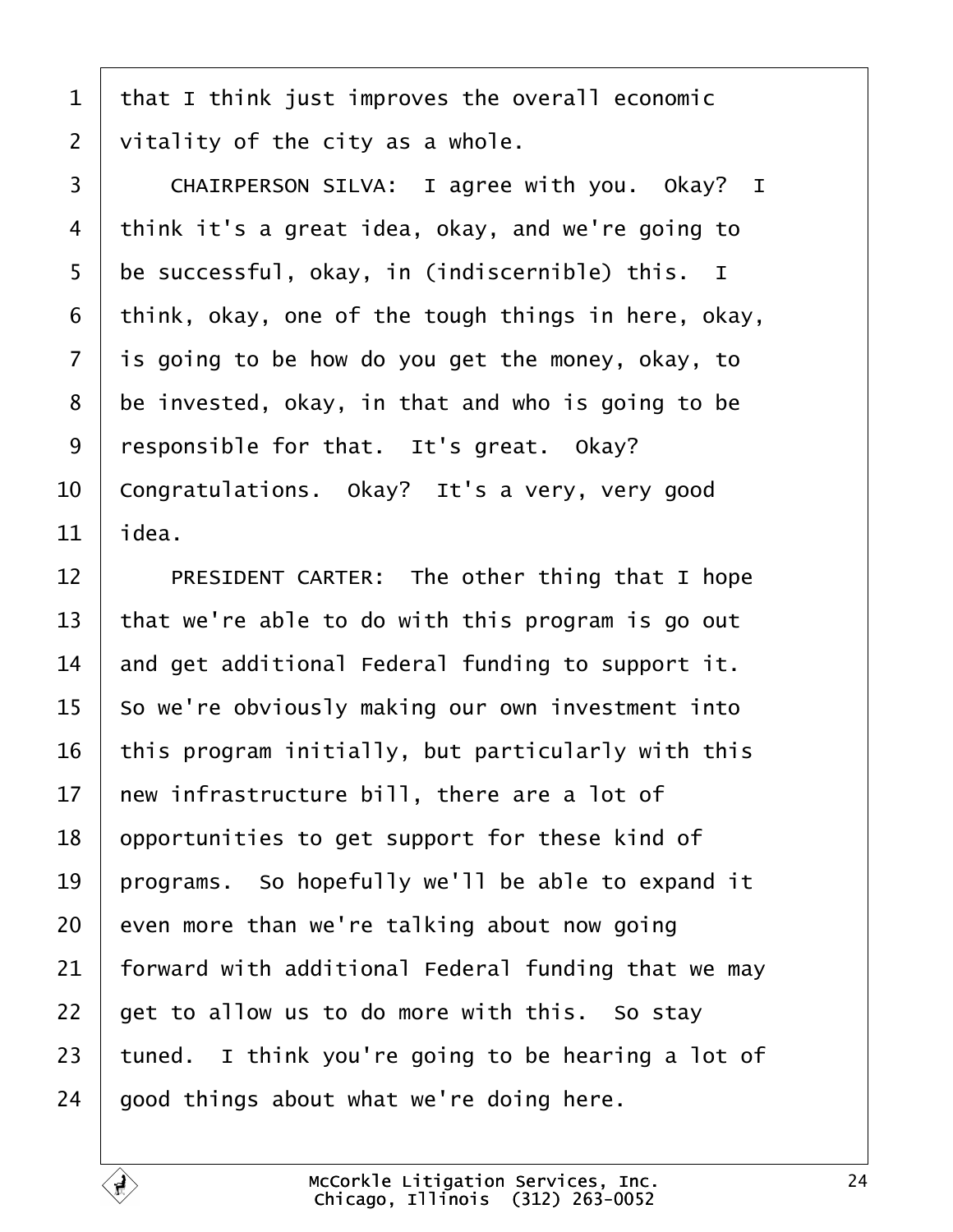<span id="page-24-0"></span>1 | CHAIRPERSON SILVA: Yes.

2 | SECRETARY LONGHINI: Thank you.

3 Director Barclay, any questions? 4 DIRECTOR BARCLAY: Just want to comment. I am  $5$  delighted to support this program. I think that  $6$  this is exactly what I've been looking for to 7 encourage -- like President Carter said, to expand  $8$  | the pipeline; the pipeline of potential  $9$  contractors. So I think this is great.

  $\begin{array}{ccc} \end{array}$   $\begin{array}{ccc} \end{array}$   $\begin{array}{ccc} \end{array}$   $\begin{array}{ccc} \end{array}$   $\begin{array}{ccc} \end{array}$   $\begin{array}{ccc} \end{array}$   $\begin{array}{ccc} \end{array}$   $\begin{array}{ccc} \end{array}$   $\begin{array}{ccc} \end{array}$   $\begin{array}{ccc} \end{array}$   $\begin{array}{ccc} \end{array}$   $\begin{array}{ccc} \end{array}$   $\begin{array}{ccc} \end{array}$   $\begin{array}{ccc} \end{array}$   $\begin{array}{$  $\vert$  the word out and that there's a strong program to  $\vert$  get the word out because I think the more people 13 | know about it, more people would take advantage of it and that would strengthen our pipeline.

15 | J.P. PRIETO: Yes, Mr. Chairman. We are | planning on doing one orientation per quarter to let the small business community know about the | program and the resources and benefits they can get | from it.

20 DIRECTOR BARCLAY: Thank you.

21 PRESIDENT CARTER: And just to be clear, we'll also be doing marketing of the program in general. | I agree with you, you know, bad news  $-$ - our previous chairman used to say bad news travels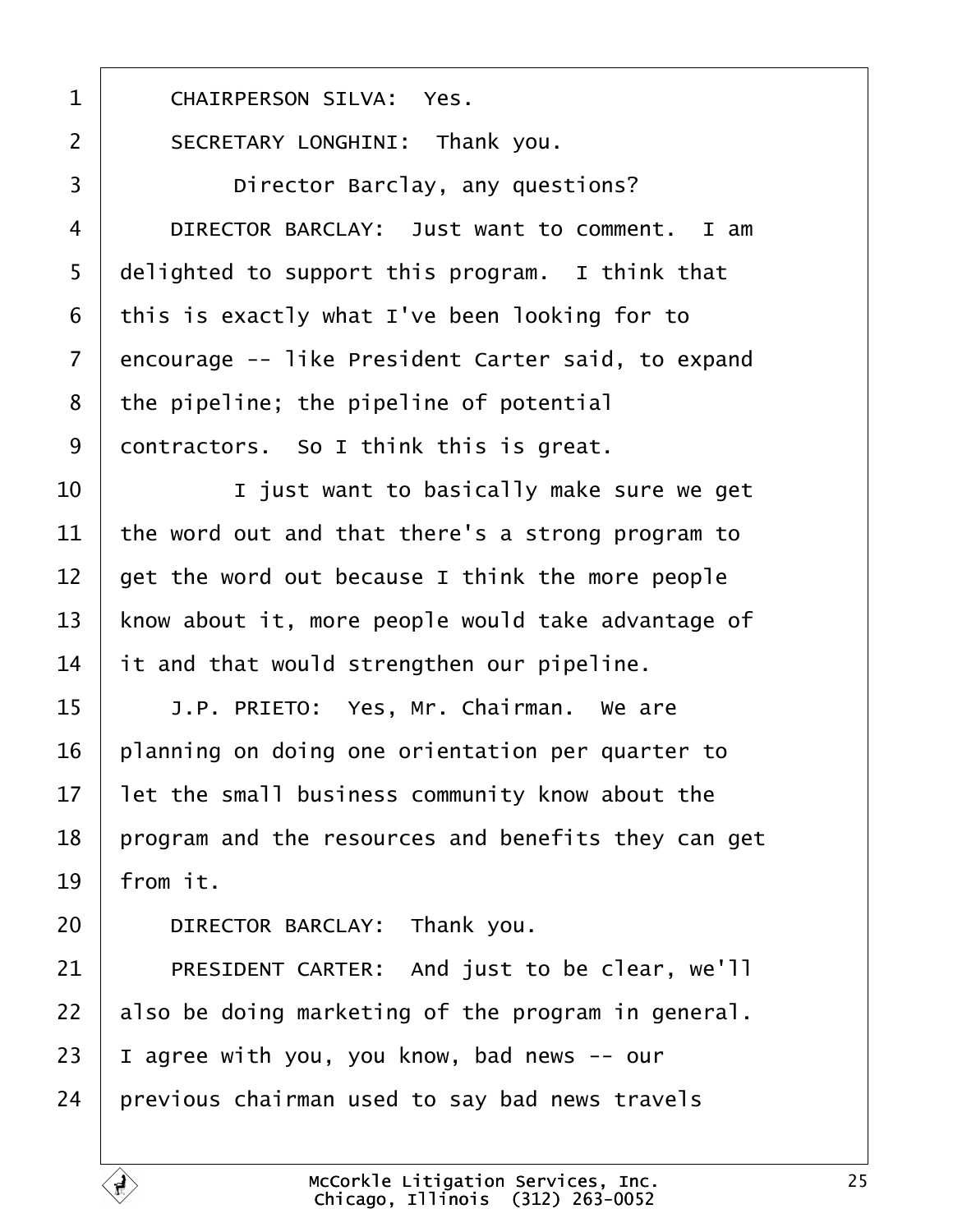<span id="page-25-0"></span> everywhere, good news travels nowhere. So this is  $2 \mid$  good news and we're going to make every effort to  $\mid$  make sure the elected officials know about it, that the community organizations know about it, that the 5 | not-for-profits industry groups know about it so that, you know, I will be very excited if we're oversubscribed for companies that want to get with 8 this. That will be one measure of success for me and hopefully will lead to an ability to expand the | program even more.

 $11$  SECRETARY LONGHINI: Thank you.

12 **I Director Ortiz, any questions?** 

13 | DIRECTOR ORTIZ: No questions, but I second the  $\vert$  value of this investment into ensuring that there is equity in terms of contracts and other growth in businesses within the CTA, but that will also impact the greater city as these are going to be stronger companies overall. So thank you.

19 SECRETARY LONGHINI: Thank you.

20 **Director Miller.** 

21 DIRECTOR MILLER: No questions. Just comments. 22 Thank you. Thanks again, President Carter and the 23 | whole team and Juan Pablo. Another example of 24 being a trailblazer. I do agree it's going to be a

> McCorkle Litigation Services, Inc. Chicago, Illinois· (312) 263-0052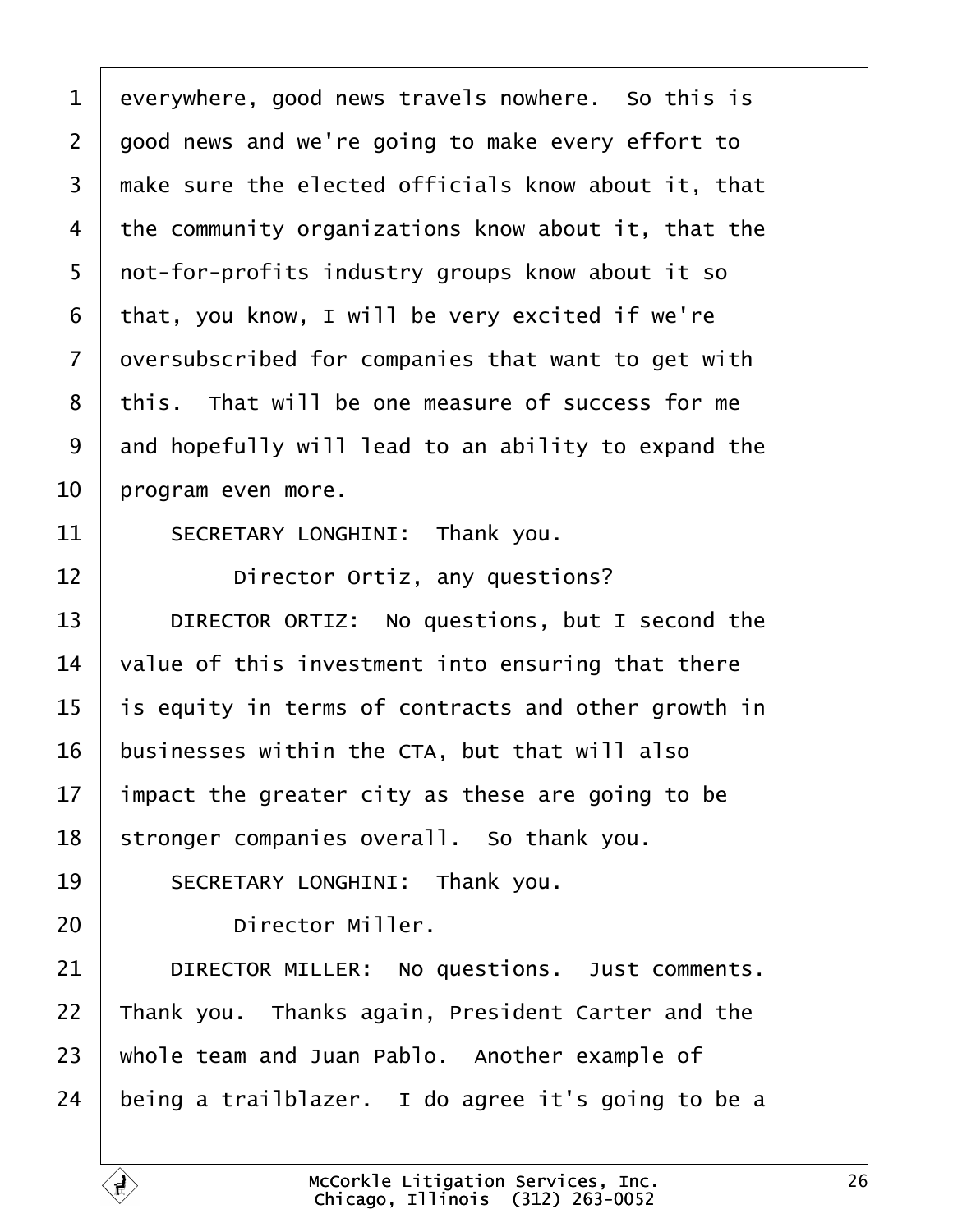<span id="page-26-0"></span> $1$   $\mid$  move, but as asked by Director Jakes, we want to 2 | look at the measurement of the percentage, how it's  $3$  moving when we talk about from no equity making 4 certain that it is covering broadly every sector of  $5$  people. So if we can get the statistic on that as  $6$  we continue to move, we can monitor. 7 | SECRETARY LONGHINI: Thank you. 8 **birector Irvine.** 9 DIRECTOR IRVINE: No questions, And, again,  $10<sup>1</sup>$  kudos to Juan Pablo and President Carter and  $11$  everyone who did work on this. Terrific. Thank  $12$  you. 13 SECRETARY LONGHINI: Director Jakes. 14 DIRECTOR JAKES: No questions, Greg. Thank  $15$  you. 16 SECRETARY LONGHINI: Thank you. 17 **If the Studing External** chairman, there are no further questions  $18$  | on this matter. So we may proceed to item F-3. 19 CHAIRPERSON SILVA: Our next order of business 20  $\vert$  is Contract Number F-3, a consulting services  $21$  contract. 22 SECRETARY LONGHINI: Questions, Chairman? 23 | CHAIRPERSON SILVA: Yeah, I don't have a  $24$  auestion.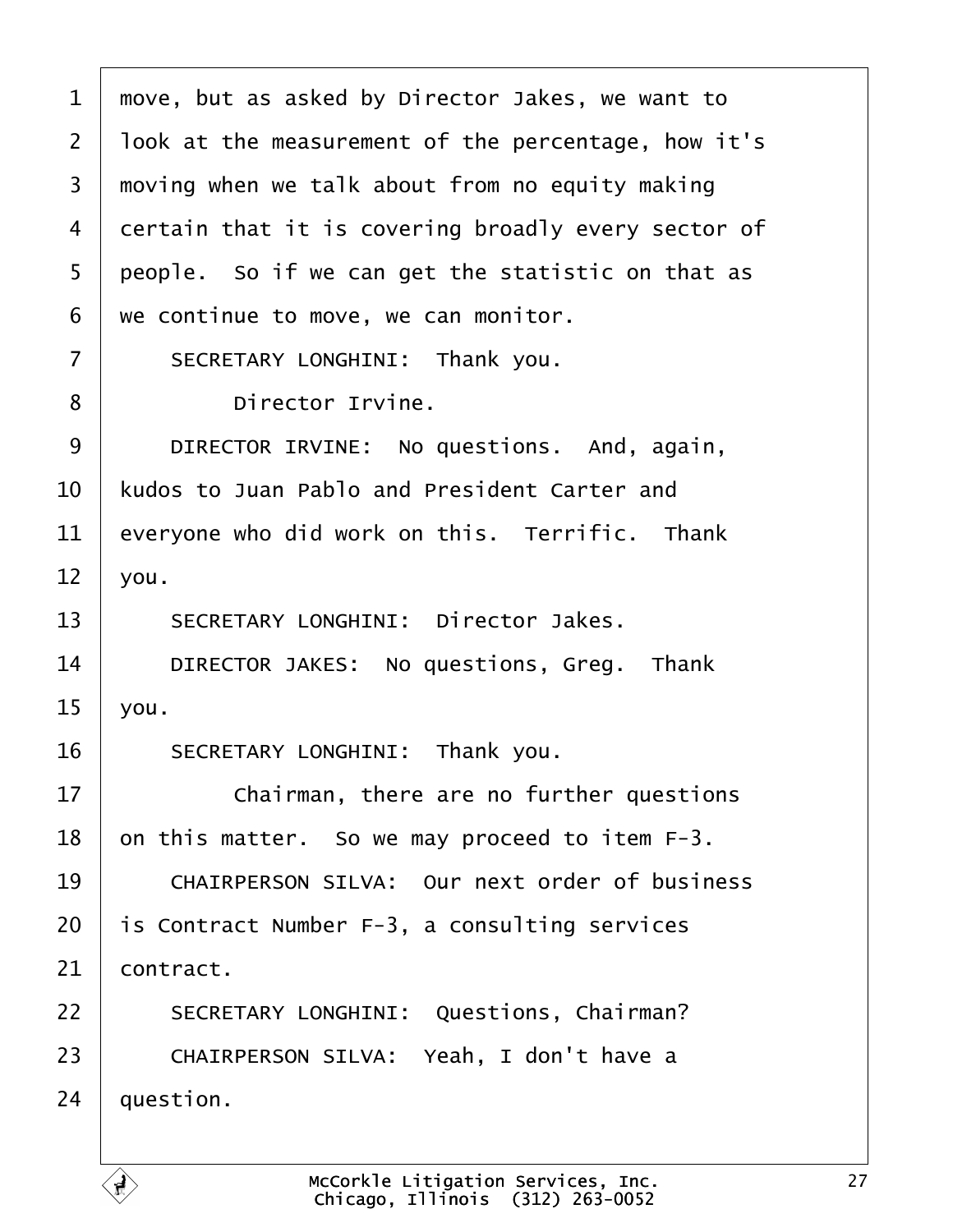<span id="page-27-0"></span>

| $\mathbf{1}$   | SECRETARY LONGHINI: Director Barclay.           |
|----------------|-------------------------------------------------|
| $\overline{2}$ | DIRECTOR BARCLAY: No questions.                 |
| 3              | SECRETARY LONGHINI: Director Ortiz.             |
| $\overline{4}$ | DIRECTOR ORTIZ: No questions.                   |
| 5              | SECRETARY LONGHINI: Director Miller.            |
| 6              | DIRECTOR MILLER: No questions.                  |
| $\overline{7}$ | SECRETARY LONGHINI: Director Irvine.            |
| 8              | DIRECTOR IRVINE: No questions.                  |
| 9              | SECRETARY LONGHINI: Director Jakes.             |
| 10             | DIRECTOR JAKES: No questions.                   |
| 11             | SECRETARY LONGHINI: We may proceed to Contract  |
| 12             | Number J-1, Chairman.                           |
| 13             | CHAIRPERSON SILVA: Our final order of business  |
| 14             | is Contract Number J-1, a subscription services |
| 15             | contract. I don't have a question.              |
| 16             | SECRETARY LONGHINI: Director Barclay.           |
| 17             | DIRECTOR BARCLAY: No questions.                 |
| 18             | SECRETARY LONGHINI: Director Ortiz.             |
| 19             | DIRECTOR ORTIZ: No questions.                   |
| 20             | SECRETARY LONGHINI: Director Miller.            |
| 21             | DIRECTOR MILLER: No questions.                  |
| 22             | SECRETARY LONGHINI: Director Irvine.            |
| 23             | DIRECTOR IRVINE: No questions.                  |
| 24             | SECRETARY LONGHINI: Director Jakes.             |
|                |                                                 |

ſ.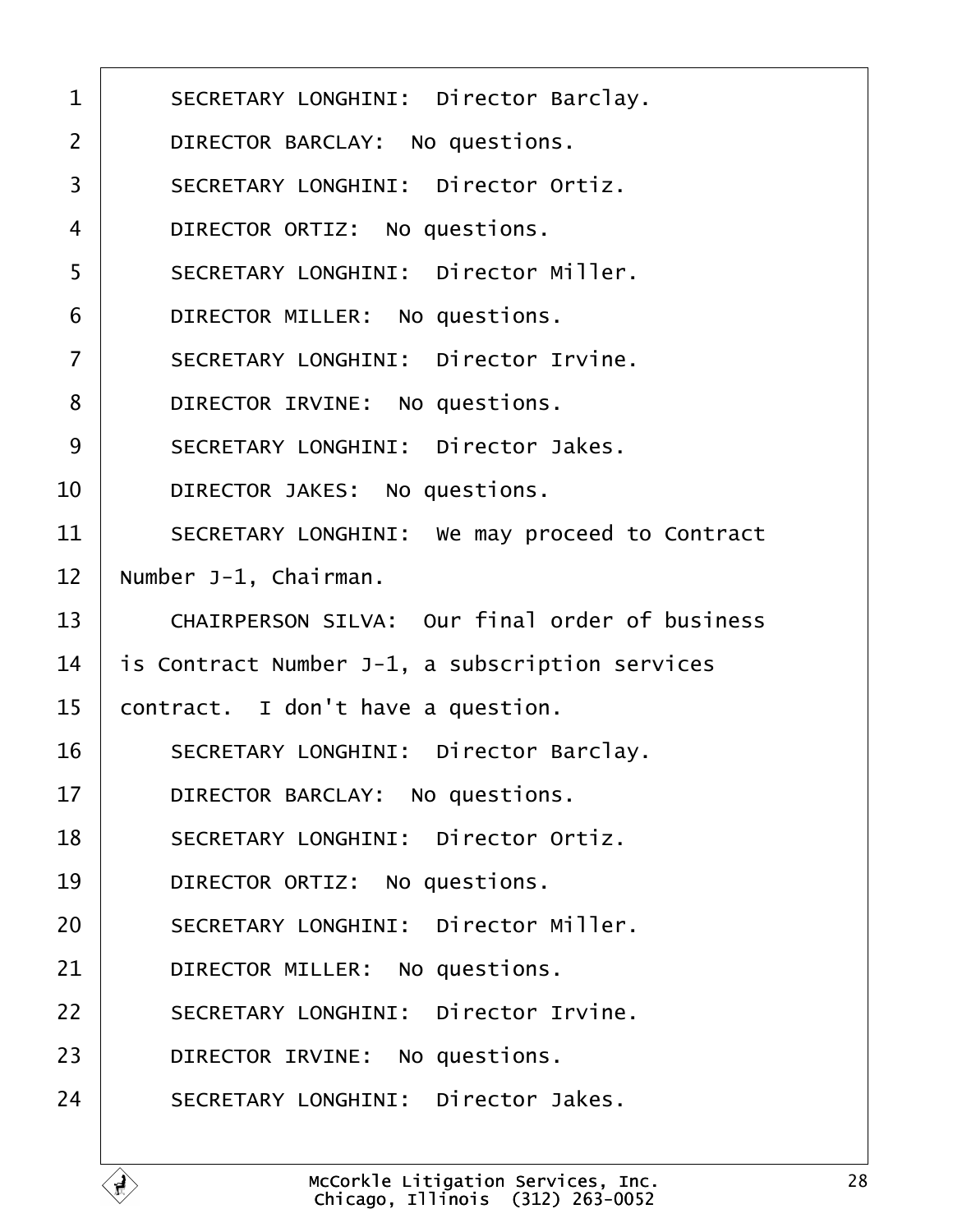<span id="page-28-0"></span>

| $\mathbf 1$    | DIRECTOR JAKES: No questions.                       |
|----------------|-----------------------------------------------------|
| $\overline{2}$ | SECRETARY LONGHINI: No further questions,           |
| 3              | Chairman. You may proceed to number 4A.             |
| $\overline{4}$ | CHAIRPERSON SILVA: If there are no further          |
| 5              | questions on the contracts, may I have leave to     |
| 6              | place the nine contracts on the omnibus?            |
| $\overline{7}$ | DIRECTOR MILLER: So moved.                          |
| 8              | DIRECTOR ORTIZ: Second.                             |
| 9              | SECRETARY LONGHINI: Moved and seconded. You         |
| 10             | may proceed to Number 4B.                           |
| 11             | CHAIRPERSON SILVA: If there is no further           |
| 12             | business to come before the Committee, may I have a |
| 13             | motion to approve the omnibus and recommend the     |
| 14             | omnibus for board approved?                         |
| 15             | DIRECTOR MILLER: So moved.                          |
| 16             | DIRECTOR ORTIZ: Second.                             |
| 17             | SECRETARY LONGHINI: Moved and seconded. I'll        |
| 18             | take a rollcall vote on the omnibus.                |
| 19             | Director Ortiz.                                     |
| 20             | DIRECTOR ORTIZ: Yes.                                |
| 21             | SECRETARY LONGHINI: Director Miller.                |
| 22             | DIRECTOR MILLER: Yes.                               |
| 23             | SECRETARY LONGHINI: Director Irvine.                |
| 24             | DIRECTOR IRVINE: Yes.                               |
|                |                                                     |

f.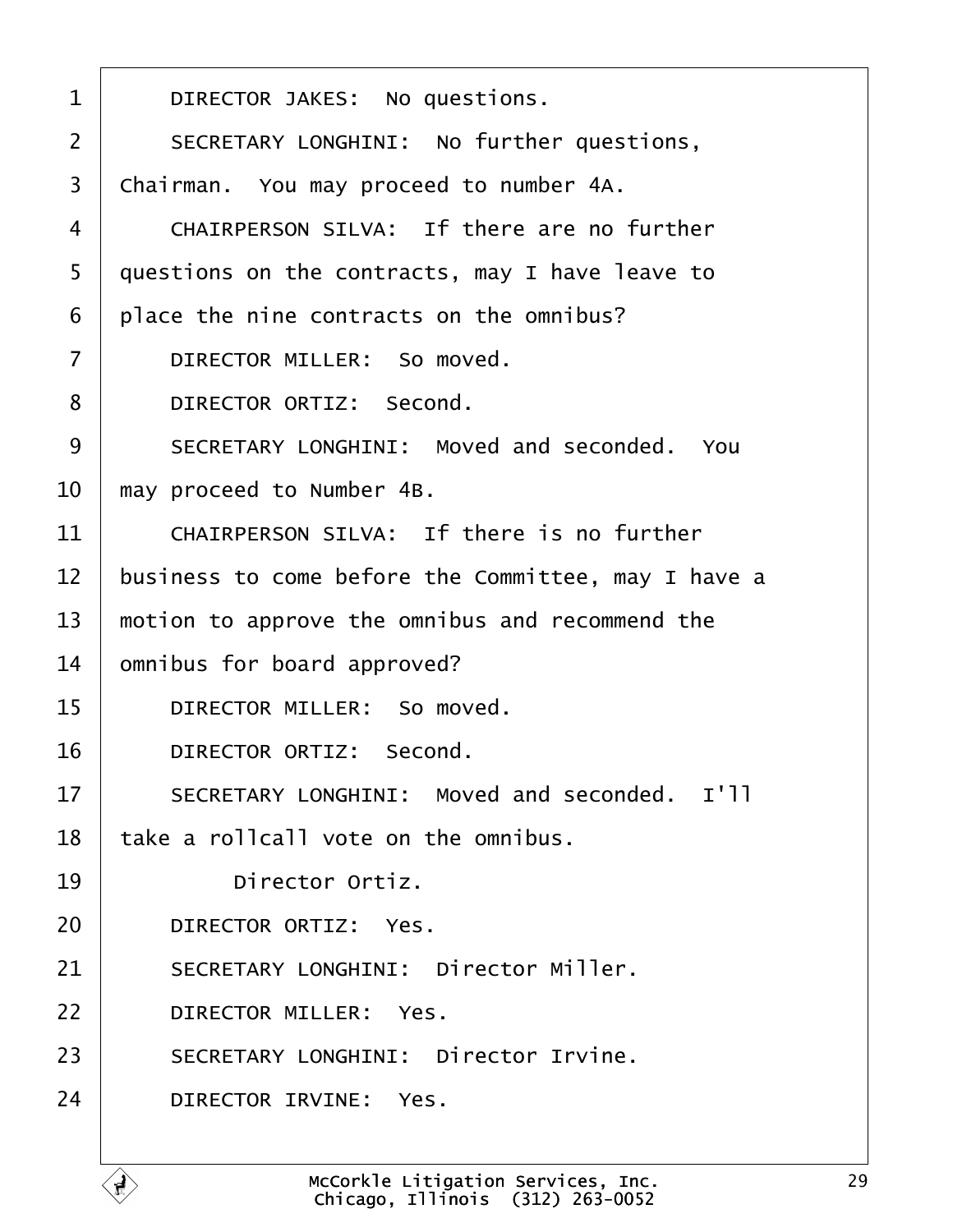<span id="page-29-0"></span>

| $\mathbf{1}$   | SECRETARY LONGHINI: Director Jakes.           |
|----------------|-----------------------------------------------|
| $\overline{2}$ | DIRECTOR JAKES: Yes.                          |
| 3              | SECRETARY LONGHINI: Director Barclay.         |
| $\overline{4}$ | DIRECTOR BARCLAY: Yes.                        |
| 5              | SECRETARY LONGHINI: Chairman Silva.           |
| 6              | CHAIRPERSON SILVA: Yes.                       |
| $\overline{7}$ | SECRETARY LONGHINI: That motion is approved   |
| 8              | with six yes votes, sir. We may proceed to 5. |
| 9              | CHAIRPERSON SILVA: Finally, may I have a      |
| 10             | motion to adjourn?                            |
| 11             | DIRECTOR MILLER: So moved.                    |
| 12             | DIRECTOR ORTIZ: Second.                       |
| 13             | SECRETARY LONGHINI: Moved and seconded. The   |
| 14             | vote.                                         |
| 15             | Director Ortiz.                               |
| 16             | DIRECTOR ORTIZ: Second. Yes.                  |
| 17             | SECRETARY LONGHINI: Director Miller.          |
| 18             | DIRECTOR MILLER: Yes.                         |
| 19             | SECRETARY LONGHINI: Director Irvine.          |
| 20             | DIRECTOR IRVINE: Yes.                         |
| 21             | SECRETARY LONGHINI: Director Jakes.           |
| 22             | DIRECTOR JAKES: Yes.                          |
| 23             | SECRETARY LONGHINI: Director Barclay.         |
| 24             | DIRECTOR BARCLAY: Yes.                        |
|                |                                               |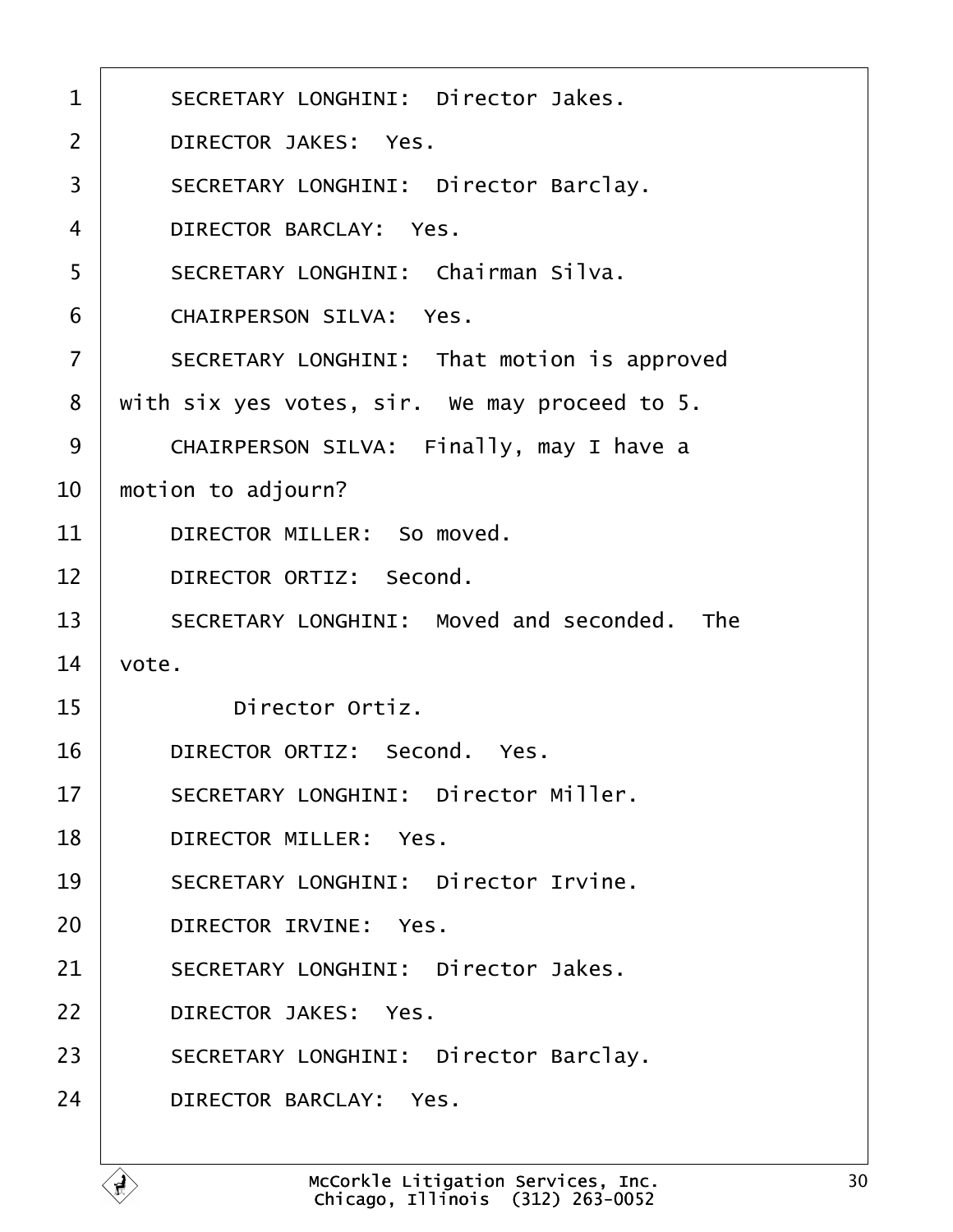<span id="page-30-0"></span>

| $\mathbf{1}$   | SECRETARY LONGHINI: Chairman Silva.                                          |  |  |  |
|----------------|------------------------------------------------------------------------------|--|--|--|
| $\overline{2}$ | CHAIRPERSON SILVA: Yes.                                                      |  |  |  |
| 3              | SECRETARY LONGHINI: That motion is approved                                  |  |  |  |
| $\overline{4}$ | with six yes votes. We are adjourned.                                        |  |  |  |
| 5              | (which were all the proceedings                                              |  |  |  |
| 6              | had in the above-entitled                                                    |  |  |  |
| $\overline{7}$ | cause.)                                                                      |  |  |  |
| 8              | (Adjourned at 10:22.)                                                        |  |  |  |
| 9              |                                                                              |  |  |  |
| 10             |                                                                              |  |  |  |
| 11             |                                                                              |  |  |  |
| 12             |                                                                              |  |  |  |
| 13             |                                                                              |  |  |  |
| 14             |                                                                              |  |  |  |
| 15             |                                                                              |  |  |  |
| 16             |                                                                              |  |  |  |
| 17             |                                                                              |  |  |  |
| 18             |                                                                              |  |  |  |
| 19             |                                                                              |  |  |  |
| 20             |                                                                              |  |  |  |
| 21             |                                                                              |  |  |  |
| 22             |                                                                              |  |  |  |
| 23             |                                                                              |  |  |  |
| 24             |                                                                              |  |  |  |
|                |                                                                              |  |  |  |
|                | McCorkle Litigation Services, Inc.<br>Chicago, Illinois (312) 263-0052<br>31 |  |  |  |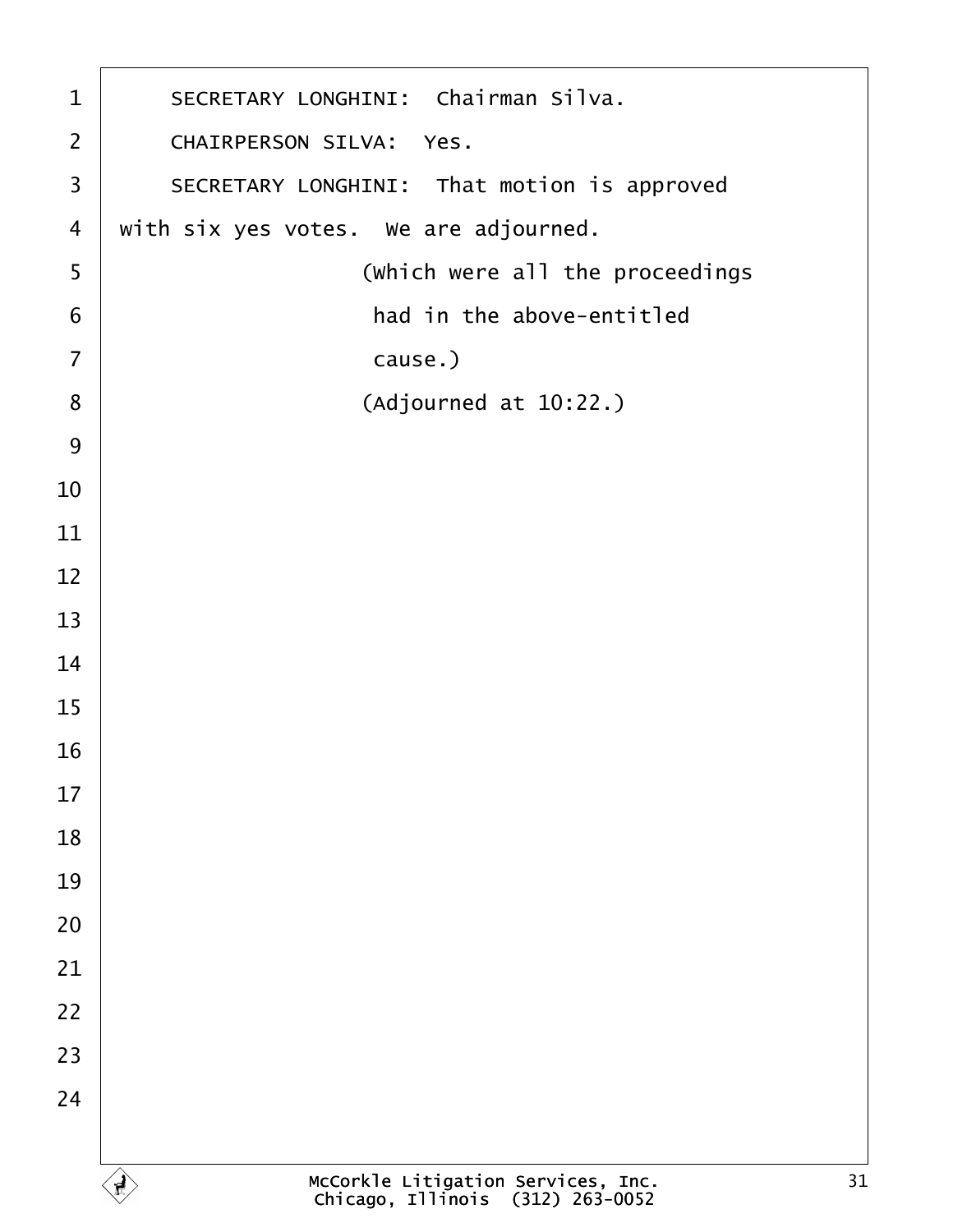1 | STATE OF ILLINOIS ) ·2· · · · · · · · · · · )· SS: 3 COUNTY OF C O O K ) 5 | Tabitha Watson, being first duly sworn, on oath says that she is a court reporter doing business in the State of Illinois and that she 8 | reported in shorthand the proceedings of said

 said meeting on said date. **alet** FOSSWOTTEN  $\overline{\phantom{a}14}$   $\overline{\phantom{a}14}$ 

**If the State of Certified Shorthand Reporter**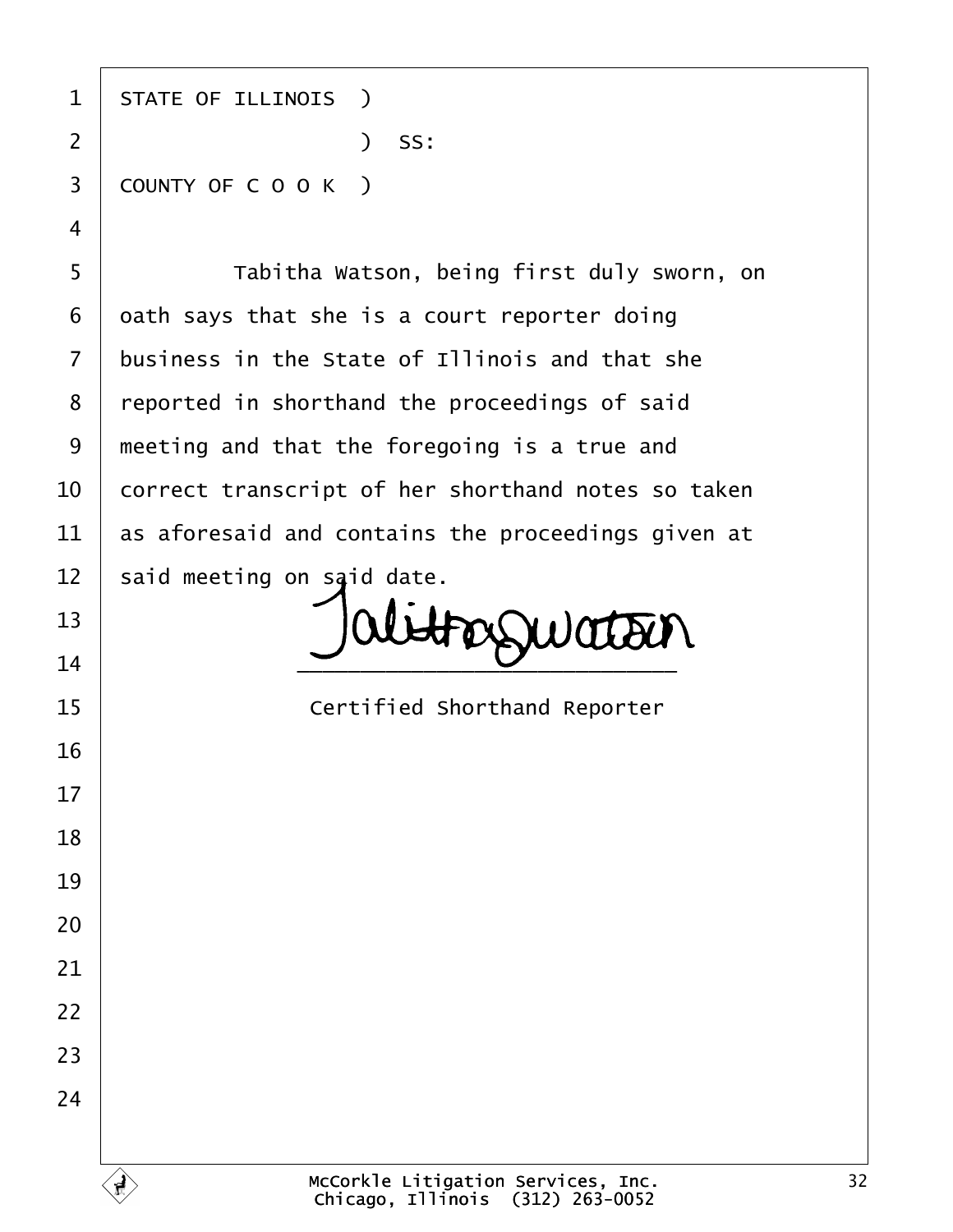|                       | 22<br>8:15 10:5            |
|-----------------------|----------------------------|
| \$                    | 23                         |
| \$1.1                 | 11:1                       |
| 9:20                  | 27                         |
| \$1.6                 | 21:4                       |
| 9:14<br>\$11.3        |                            |
| 8:5                   | 3                          |
| \$12.5                | 3                          |
| 8:20                  | 4:19                       |
| \$2.2                 | 3.1                        |
| 13:14                 | 6:9                        |
| \$200<br>9:5          | 4                          |
| \$250<br>9:6          | 4Α                         |
| \$3.2                 | 29:3                       |
| 5:22                  | 4Β                         |
| \$3.4-3.5<br>7:11     | 29:10                      |
| \$30<br>9:21          | 5                          |
| \$361                 | 5                          |
| 10:1                  | 30:8                       |
| \$5                   | 5.2                        |
| 7:7                   | 5:7                        |
| \$5.3                 | 50                         |
| 6:12<br>\$5.4         | 20:18                      |
| 6:3<br>\$5.5          | 9                          |
| 21:3                  | 90                         |
| \$52                  | 13:5                       |
| 7:17                  | 9th                        |
| \$60                  | 3:5                        |
| 7:18<br>\$8.5         |                            |
| 6:13<br>\$9           | Α                          |
| 5:16                  | ability                    |
| \$9.1                 | 12:12 23:5 26:9            |
| 5:21                  | above-entitled             |
| \$912                 | 31:6                       |
| 10:3 12:10 14:8       | access<br>20:8             |
| 1                     | accounted<br>11:16         |
| 1.6                   | accounting<br>6:19 11:8,10 |
| 8:15                  | accruals                   |
| 10.7                  | 8:3,17                     |
| 6:8                   | accrue                     |
| 10:22                 | 9:15                       |
| 31:8                  | additional                 |
| 12.7                  | 6:6 9:24 10:9,13,          |
| 8:10                  | 11:9,11,17 12:12           |
| 12th                  | 13:7,15 24:14,21           |
| 4:2                   | adjourn                    |
| 15.5                  | 30:10                      |
| 8:20                  | adjourned                  |
| 2                     | 31:4,8<br>administer       |
| 2.7                   | 20:5<br>adopted            |
| 7:12                  | 22:17                      |
| 20                    | advantage                  |
| 21:3                  | 25:13                      |
| 2021                  | advertised                 |
| 9:2                   | 15:15                      |
| 2022                  | advertising                |
| 3:5 4:2 8:12 9:10,12, | 6:6                        |
| 16 12:18              | agencies                   |
| 2023                  | 12:24 13:9,13 23           |
| 10:24                 | agency                     |
| 2024                  | 22:8 23:2                  |
| 10:4 11:19            | aggregate                  |
| 2025                  | 7:2 9:2                    |
| 11:19                 | agree                      |
|                       | 24:3 25:23 26:24           |
|                       |                            |

allocation  $11:9$ allocations  $10.13$ amended 5:6,16,20 6:3,7,12, 18 7:8,11,17 8:4,12, 14,209:5 amount  $12:17$ anticipating 13:20 application  $10:11$ approach  $13:16$ approval  $4:1$ approve 4:2 29:13 approved 4:18 29:14 30:7 31:3 **ARP** 10:1,6,9,16 11:11 12:9 13:17 14:8 as-needed  $15:13$ assess  $20.19$ assist  $21:1$ **Audit**  $3.6$ award  $12:5$ awarded 11:13.20.21 12:4.11. 16 B  $B-1$ 14:21.23  $B-2$ 16:9,11  $B-3$  $17.24$  $B-4$ 17:21,23  $B-5$ 18:14 back 11:15 12:5 23:14 back-office  $21:5$ 9:24 10:9.13.20 bad 25:23.24 balance  $9:23$ **Barclay** 3:17,18 4:14,15 14:5,7 15:4,6,18 16:15,16 17:8,10,11 18:1 2 16 17 19:9 10 25:3,4,20 28:1,2,16, 17 30:3.4.23.24 basically 22:17 23:1,2 25:10 basis  $6:2,4,10,19$ **benefits**  $25:18$ bid 24 13:9,13 23:24 22:21 23:1 bill 22:3 24:17 hillion 13:14 bit 7:22 20:2,15

board 10:13 12:6,22 21:15 23:15 29:14 bolstered  $6:6$ bottom  $7:15$ bring  $22:23$ broadly  $27.4$ budget 3:6 5:6,7,16,18,20, 21 6:4,8,9,12,13,18, 19,23 7:8,9,11,12, 17,18 8:5,10,12,14, 20,21 9:5,6,14 10:5  $11:1,9,22$ build  $20:7$ building 19:23 20:5 built  $20:2.16$ **business** 3:24 4:20 14:22 16:10 17:3,22 18:13 19:5,21 25:17 27:19 28:13 29:12 businesses 20:5.7.13.26:16 buy  $11:6$  $\mathbf c$ call  $3:5,7$ capacity 19:23 20:7.8 capital  $21:4$ care  $6:20$ **CARES**  $9.19134$ carry  $11:18$ Carter 21:11 24:12 25:7,21  $26:22.27:10$ category  $13:10$ cause  $31.7$ chairman 3:19 14:20 15:2,10 16:9.13 17:2 19:3. 20 24 25 15 24 27:17.22 28:12 29:3  $30:5.\overline{31:1}$ **CHAIRPERSON** 3:4,20,24 4:17,20 11:8,12,23 12:23 13:21.24 14:22 15:3 16:10,14 17:3,7,22 18:13 19:4 21 20:1 13 21 21 10 24 3 25:1 27:19 23 28:13 29:4.11 30:6,9 31:2 change 14:23 16:12 17:4,24 18:15 Chief  $4.24$ circle  $12:21$ circling  $12:5$ city 23:23 24:2 26:17

clear 25:21 collection  $8.23$ collections  $9.13$ comment  $25:4$ comments  $26.21$ commit 15:16 commitment 21:13 22:10,13 committed 20:17 **Committee** 3:6,22 4:1 29:12 commodities 10:17 11:6 community 25:17 26:4 comp  $6:20$ companies  $26.718$ compete 13:2,7 20:11,20 23:22 competing  $12:23$ competitive 13:15,18,19 concept  $22:12$ concludes  $11.7$ congratulations 14:7 24:10 construction  $18.14$ consulting 19:6 27:20 continue 5:14 6:24 8:18 9:15 10:7,12,22,23 11:5  $27:6$ continued  $7.2010.19$ continues 5:8 7:6,24 8:16 contract 14:21 23 24 15:11 16:11 17:4.21.23.24 18:14 19:5,6,22,23 20:3.4.17 21:12 22:14 23:2 27:20.21 28:11.14.15 contracting  $21:8$ contractor  $20.1722.11$ contractors 21:17 25:9 contracts 21:16,19 22:22 26:15 29:5.6 controls  $7.19$ core  $23:8$ cost  $7.19$ costs  $6:20.21$ country  $13:13$ couple  $12.13$ 

cover  $12:17$ coverina  $27.4$ creating  $20:14$ **CRRSAA**  $10:1$ **CTA** 20:11 20 21:16 24 23:18.23 26:16 D damages  $7:4$ date  $9:3$  12:8 dates  $8.23$ **DBE** 15:7,16 21:15 22:13, 16 23:10 **DBE-OWNED**  $21.23$ **DBES**  $22.212323.4$ deadline 13:6 decades  $23.20$ December 5:1,3,19 8:22,24 9:4 delighted  $25.5$ delivering  $7:1$ depending  $11:20$ develop  $23:21$ developed  $22:9$ developina  $21:15.18$ differing  $8.23$ difficult 15:13 diffidence  $23.19$ **Director** 3:9,10,11,12,14,15, 16,17,18 4:3,4,6,7,8, 9, 10, 11, 12, 13, 14, 15, 16 14:3,5,7,11,12, 13, 14, 15, 16, 17, 18 15:4,6,18,20,22,23 16:1,2,4,5,7,15,16, 17.18.19.20.21.22. 23.24 17:8.10.11.12. 13.14.15.16.17.18. 19181234567 8.9.10.16.17.18.19. 20,21,22,23,24 19:1, 8.10.11.12.13.14.15. 16 17 18 21:11 25:3 4,20 26:12,13,20,21 27:1,8,9,13,14 28:1, 2, 3, 4, 5, 6, 7, 8, 9, 10, 16, 17, 18, 19, 20, 21, 22, 23, 24 29: 1, 7, 8, 15, 16, 19, 20, 21, 22, 23,24 30:1,2,3,4,11, 12, 15, 16, 17, 18, 19, 20,21,22,23,24 discretionary 10:7,10 11:11 12:15  $13.714.10$ discussed  $5.9$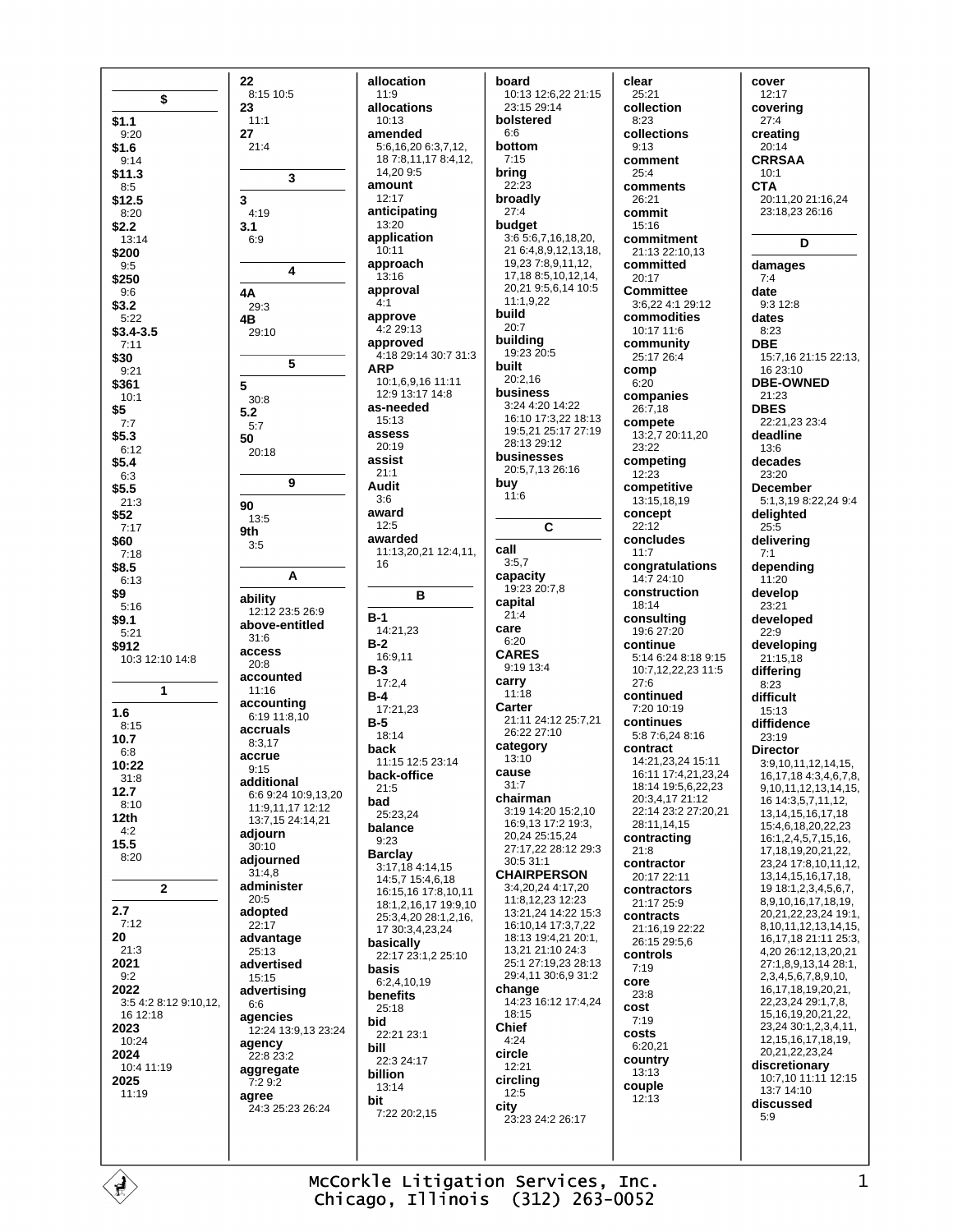dollars  $5:177:1$ downside  $23.3$ draw  $9.1823$ **Dropping**  $7:15$ due  $6.1915.12$ E economic  $24:1$ effort 26:2 efforts  $22.4$ elected  $26:3$ eligible 13:13 21:17 encourage  $25:7$ ending  $21:7$ energy  $21.22$ engaging  $20:18$ enlarging  $21:17$ ensuring  $26.14$ entire  $23:6$ entity  $10.8$ equity 26:15 27:3 essentially  $6:2,23$ estate  $8:16$ estimate  $12:3$ evaluate  $10:19$ excited 22:6 26:6 expand 24:19 25:7 26:9 expanded  $22.18$ expanding 21:8 23:9 expect  $9:22$ expected  $5.5913156575$ expense  $6.17$ expenses 7:6.10.16.23 explain  $20:14$ exponential  $22.2$ express  $21.15$ F  $F-1$ 19:5  $F-2$ 19:20,22 20:3  $F-3$ 27:18.20

fact  $13:3$ fall  $13:10$ fare  $5.46.1$ favorable  $9:14$ February  $3.5$ Federal 9:17,21 24:14,21 final 28:13 **Finally**  $30:9$ finance 3:64:21 financial 4:24 20:7 financially 20:10 23:5 finding  $14:9$ **Fine**  $4.21$  23 11:10 13 12:2 13:1.23 14:2 fire  $17:4$ firms 15:16 20:18 21:2.3. 4,16,23 22:16 23:10,  $21$ flat  $6:2$ focused 20:6 23:8 foreseeable  $11:4$ form 5:24 7:14 8:7 formal  $11:7$ formula  $10.1612.9$ formula-driven  $13:16$ forward 10:24 14:9 21:20 22:3 19 22 24:21 foundational  $22:4$ foundationally  $23.18$ free  $5.11$ fuel 6:24 10:18,19,23 fuel/oil  $10.21$ fully  $20:21$ fund  $14.8$ funding 8:2,17 9:7,17,22,24 10:2.7.10.14.15.16 11:11, 17 12:9 13:4, 8,14,15 14:10 24:14,  $21$ funds 10:3 11:18.21 12:15  $13:3$ future 11:4 14:10 15:9.14 23:15,23

gap

gas

give

goal

 $15.14$ 

 $22:13$ 

goals

good

great

greater

 $26.17$ 

groups

 $26.5$ 

 $20:11$ 

growth

grow

half

 $5:17$ 

happy

 $23:14$ 

health

 $6:20$ 

heard

 $21:14$ 

hearing

24:23

helping

Herb

 $5:10$ 

hope

**ICE** 

idea

 $8.17$ 

impact

 $26.17$ 

 $22.22$ 

 $21.22$ 

 $24:1$ 

 $23:9$ 

 $11:22$ 

 $10:15$ 

 $12:20$ 

 $20.614$ 

Greg

12:17

general

 $24:5$ G  $26:5$  $10:18$  11:3 initial  $9:21$ initially  $8:725.22$  $24.16$ 5:11 20:10 **Injuries**  $7:4$ interest  $21:15$  $24:8$ 3:4 4:22,23 7:19 8:21 9:7 13:22 20:21 24:10,24 26:1,2 governmental  $22:14$ 22:8 23:2.24 Irvine granted 10:2,15 11:18 12:10 24.4925.9 item  $27:18$ 14:2,3,4 16:7 27:14 items  $J-1$ 22:2.21 26:15  $J.P.$  $\mathbf{H}$  $25.15$ **Jakes** job 11:14 12:6  $13.22$ historically Juan  $12.1624.12$  $\mathbf{I}$ kind kudos  $27:10$ 11:23 20:22 24:4.11 importantly labor  $6:18$ improve lags  $\overline{R}$ 6 improves larger  $20.12$ improving lead  $26:9$ included learn including leave  $29.5$ indication leaves

indiscernible industry infrastructure  $22.224.17$ heteavni investment 24:15 26:14 involved 3:13,14 4:10,11 14:15,16 16:2,4,21, 22 17:16,17 18:7,8, 22,23 19:15,16 27:8, 9 28:7.8.22.23 29:23,24 30:19,20 7:3 9:16  $\mathbf{I}$ 28:12,14  $15:1020:4.16.24$ 3:15,16 4:12,13 14:3,17,18 16:5,7 23,24 17:18,19 18:9, 10,24 19:1,17,18 27:1.13.14 28:9.10. 24 29:1 30:1,2,21,22 January 4:1 8:11 9:13 Jeremy<br>4:21,22,23 11:10,13 12:2 13:1,23 14:2 21:10 22:9 23:12 26:23 27:10 K 8:7 13:6,16 24:18 L  $10.1012.4$ 7:9 9:20

left  $7:21$ level  $5.5$ leverage 21:24 listed 13:17 locked  $11:3$ **LONGHINI** 3:8,11,13,15,17,19, 21 4:5,8,10,12,14, 16, 18 14: 5, 11, 13, 15, 17,19 15:1,4,20,23 16:2,5,8,13,15,17, 19,21,23 17:1,6,9, 12, 14, 16, 18, 20 18:1, 3.5.7.9.11.16.18.20. 22.24 19:2.8.11.13. 15.17.19.24 25:2 26.11.19.27.7.13.16 22 28:1.3.5.7.9.11. 16, 18, 20, 22, 24 29: 2. 9, 17, 21, 23 30: 1, 3, 5, 7.13.17.19.21.23  $31:1.3$ lot 21:21 22:15 23:7 24:17,23 lower  $5:10$ M made  $9:11$ maintenance  $17.23$ make  $25:1026.23$ making<br>24:15 27:3 manage  $23.1$ manner  $13.4$ **March** 10:11 13:20 market  $10.1921$ marketing 25:22 materials 6:23 14:23 matter 19:3 27:18 means  $8:9$ measure 23:13.26:8 measurement  $27.2$ meet  $22:13$ meeting  $3.5$ members  $3:21$ mentioned  $13.1$ **Metra** 23:24 metrics 20:16 23:11 mid  $10<sup>4</sup>$ **Miller** 3:11,12 4:3,8,9 14:13,14 15:23 16:1,

19.20 17:14.15 18:5. 6,20,21 19:13,14 26:20.21 28:5.6.20. 21 29:7,15,21,22 30:11,17,18 million 5.7 16 17 21 22 6:3 8,12,137:1,7,11,17, 18 8:5,20 9:5,6,14, 20.21 10:1.3 12:10  $14.821.3$ minority-owned 21:23 minus  $7.8$ minutes  $4:1,18$ money 11:13 12:24 24:7 moneys  $12.7$ monitor  $27.6$ month  $5:197:98:19.22.24$ monthly  $6:168:3$ months 8:7 9:19,24 12:14 morning 3:4 4:22,23 10:3 12:11 15:10 motion 4:2 29:13 30:7,10  $31.3$ move  $7:20$  10:24 22:3  $27.16$ moved 4:3,5 29:7,9,15,17 30:11,13 movina  $27.3$ **MTA**  $13.11$ mute  $14:2$ muted  $14.3$ N nationally  $13:10$ natural 10:18 11:3 nature  $13:16$   $15:13$ negative  $6:17$ neighborhood  $9:19$ netted  $7.23$ news 25:23.24 26:1.2 **Nonfarebox**  $5.1465$ not-for-profits  $26.5$ notable  $13.11$ noticed  $15.6$ November  $9:413:5$ number  $8:13$  12:19.20 13:9 14:21.23 16:11 17:1. 4,21,23 18:14 19:5,

McCorkle Litigation Services, Inc. Chicago, Illinois (312) 263-0052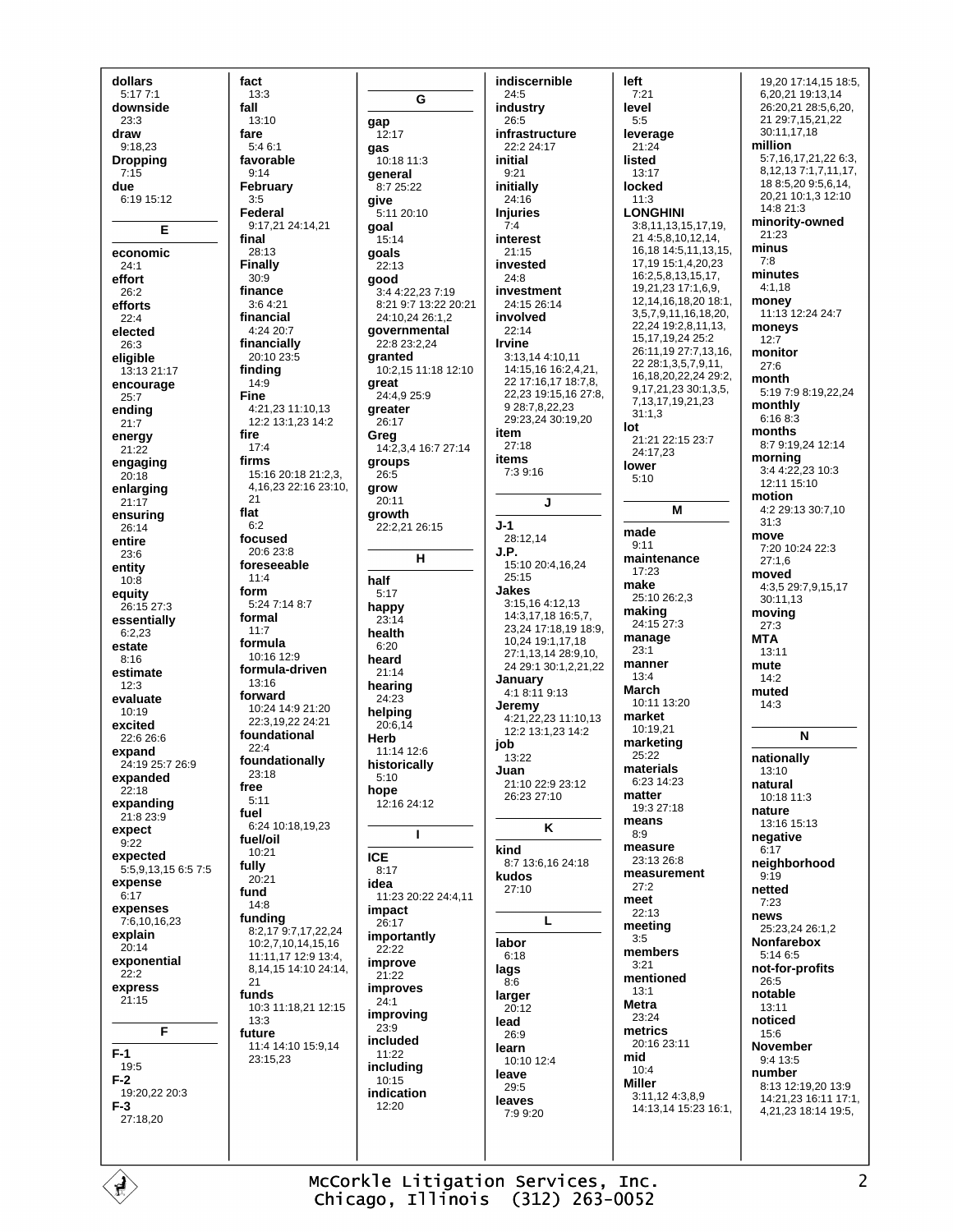22 27:20 28:12.14 29:3.10 numbers 5:2.24 6:17 7:14 13:20  $\mathbf{o}$ October  $8:6,8$ Officer  $4:24$ officially 10:2.15 12:10 officials  $26.3$ omnibus 29:6,13,14,18 ongoing  $21.13$ operating  $7:16$ opportunities  $10.2311.515.12$ 21:9 18 19 24 24:18 order 3:5,24 4:20 14:22,23 16:10,12 17:3,5,22, 24 18:13,15 19:4,21 27:19 28:13 organizations  $26.4$ orientation 25:16 original 5:7,18,21 6:4,9,13, 18 7:9,12,18 8:10, 14.21 9:6 Ortiz 3:9,10 4:4,6,7 14:11, 12 15:20,22 16:17, 18 17:12,13 18:3,4, 18.19 19:11.12 26:12,13 28:3,4,18, 19 29:8.16.19.20 30:12.15.16 oversubscribed  $26.7$ P Pablo 22:9.23:12.26:23  $27.10$ part 22:10,12 participation  $15.716$ pass  $5:46:1$ pay  $23:19$ people  $25.12$  13 27.5 percent  $13:5$ percentage  $6:227:2$ perform  $5.14$ performance 7:24 9:7 23:11 performer  $6.247.7$ piece  $22:4$ pipeline 21:23 25:8,14 place 7:20 23:12 29:6

É

plan  $21:7$ planning  $25.16$ pointed  $22.10$ pool 10:14 21:17 popped  $12.6$ position 7:21 22:24 23:22 nositive 5:15,17,20,21 6:7,12  $7.26101622834$ 15.16,18,199:2  $23.18$ pot 9:22 13:8 potential 10:13 25:8 potentially 11:18,19 12:3 power 6:24 10:18 11:3 preparing  $22.24$ prescribed  $13.4$ present  $3.22$ presentation  $11.7$ **President** 21:11 24:12 25:7,21 26:22 27:10 prevent  $23:3$ previous  $25.24$ **PRIETO** 15:10 20:4,16,24  $25:15$ primes  $21.19$ principles  $23:8$ prior  $9.11$  19 11 14 proceed 3:23 4:19 14:21 16:9 17:1.20 19:20 27:18 28:11 29:3,10 30:8 proceedings  $3:231:5$ process  $11.113.19$ procurement 15:15 21:7 program 20:6.24 21:6.8 22:6. 9 23:14 24:13 16 25:5,11,18,22 26:10 programs 24:19 project 21:2 22:11.16 23:6 projected  $10^{14}$ projects 20:11 22:3,19 proposal  $19.22$ providing  $7:7$ **PTF** 8:11,179:13 public  $8.29.7$ 

purchase 10:18.23 purchases  $10.20$ pursue 10:7.9 21:16.18 put 23:12,21 putting  $22.24$  $\Omega$ quarter 20:18 25:16 question 18:12 27:24 28:15 questions 14:1,6,12,14,16.18. 20 15:1,3,5,21,22,24 16:1,3,4,6,7,8,13,14, 16, 18, 20, 22, 24 17: 6, 7,8,9,10,11,13,15, 17, 19, 24 18: 2, 4, 6, 8, 10, 15, 17, 19, 21, 23 19:1,3,7,10,12,14, 16, 18, 19 25: 3 26: 12, 13,21 27:9,14,17,22 28:2,4,6,8,10,17,19, 21,23 29:1,2,5 duorum  $3.22$  $\overline{R}$ Real  $8:15$ reason  $15:7$ receipt  $Q·11$ receipts  $8:6.8$ receive  $11:17$ received 5:10 8:11 9:12.22 12:7,19 21:4 recognized  $21:1$ recommend 29:13 reduced-fare 5:8,126:4 regard 9:17 10:17,20 region  $22:8$ regionally 10:8 13:2 released  $13.20$ relief  $9:17,22$ remaining 9:21.23 12:17 reminder  $10.8$ report 4:21 23:14 request  $19.22$ resiliency  $23:10$ resources 20:11,19 25:18 responsible  $24.9$ rest 12:21

results 5:1 8:23 9:9 10:11  $23:15$ **RETT**  $8:17$ revenues 5:4,20 6:11 7:23 **RFP**  $19:5$ rides  $5.12$ roll  $3:7$ rollcall  $29.18$ **RPM** 21:1,6 22:11 S. sales 6:6 8:4,6,8 9:3 scopes  $20:12$ seconded 4:5 29:9,17 30:13 secretary  $3:7,8,11,13,15,17,$ 19,21 4:5,8,10,12, 14.16.18 14:5.11.13. 15, 17, 19 15: 1, 4, 20, 23 16 2 5 8 13 15 17.19.21.23 17:1.6. 9, 12, 14, 16, 18, 20 18:1.3.5.7.9.11.16. 18 20 22 24 19 2 8 11, 13, 15, 17, 19, 24 25:2 26:11,19 27:7, 13, 16, 22 28: 1, 3, 5, 7, 9,11,16,18,20,22,24 29:2,9,17,21,23 30:1,3,5,7,13,17,19, 21.23 31:1.3 sector  $27.4$ secure  $21:3$ security  $7:5$ selective  $10.2211.5$ services 7:5 19:6 27:20 28:14 set  $15:13$ sheet 16:11 shown 10:6.16 11:14 12:8. 9,17 significant  $21.13$ **Silva** 3:4,19,20,24 4:16, 17,20 11:8,12,23 12:23 13:21,24 14:20,22 15:2,3 16:10,14 17:2,3,7,22 18:13 19:3,4,21,24 20:1.13.21 21:10.11 24:3 25:1 27:19,23  $28:1329:4.1130:5$ 693112 similar 5:24 7:14 9:18 12:24 sir 3:22 4:19 17:21 18:12 20:4 30:8 situation  $6.14$ 

size  $21:2$ sliahtly  $5.6617.5$ small 6:22 20:5,6 25:17 solvent 23:5 speak  $13.6$ spend  $12:1$ spent 13:3,5 21:21 spoke  $9:10$ start 11:1 12:12 started 20:24 22:10 statistic  $27.5$ stay 23:5 24:22 steel  $16.11$ stream 12:13 13:14.15 **streams**  $10.1$ strengthen  $23.725.14$ strin  $10:10$ strong<br>6:24 7:7.24 25:11 stronger  $26:18$ subcontracting  $15:11$ submitted  $22:12$ subscription 28:14 subsidy  $5.864$ succeed 23:22 **SUCCeSS** 22:15 23:13 26:8 successful  $24.5$ successfully  $23.1$ support 20:22 24:14.18 25:5 system-generated  $6:11$ T taking  $21:7$ talk 20:2 27:3 talked  $12:13$ talking<br>8:8 9:1 21:22 24:20 tapping  $12.12$ tax 8:4,6,9,169:3 team 14:8 20:5,9 23:12  $26:23$ technical  $20.821.5$ technically  $20.10$ 

terms 23:9 26:15 **Terrific**  $27.11$ thing 23:18,20 24:12 things 10:20 23:11 24:6,24 time 6:15 21 21:21 23:14 today  $4:24$ total 5:20 7:15 9:2 totals 5:5,14 6:1,5 tough  $24:6$ track  $17:23$ trailblazer 26:24 training  $21:4.5$ trajectory  $R \cdot 21$ transfer  $8:16$ transit  $13.12$ travels  $25.24.26.1$ treatment  $6:20$ tremendous  $22.21$ trucking  $15:12.17$ tuned  $24.23$ turbulent 10:21 type 23:20  $\overline{u}$ unmute  $14:4$ update  $10:12$ updating  $9:15$ V variance 5:15.17 6:7.17.22 7:2,8,16,22 8:9.15  $9.3$ videoconference  $3:3$ vitality  $24:2$ vote 4:6 29:18 30:14 votes 4:19 30:8 31:4  $\overline{\mathsf{w}}$ walk  $4:24$ **Walsh-fluor**  $22.11$ word 25:11,12 words  $21:12$ 

McCorkle Litigation Services, Inc. Chicago, Illinois (312) 263-0052